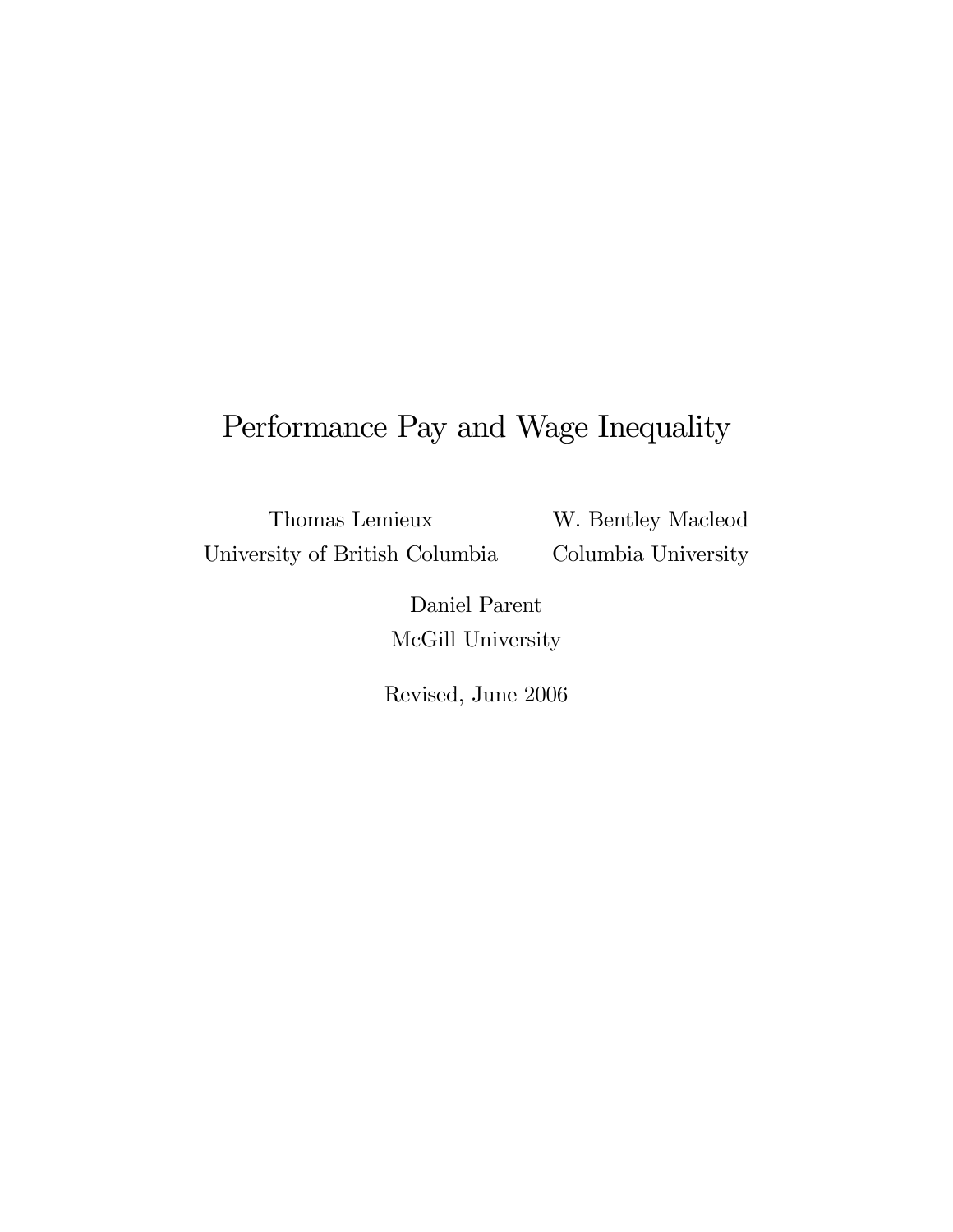#### Abstract

An increasing fraction of jobs in the U.S. labor market explicitly pay workers for their performance using a bonus, a commission, or a piece rate. In this paper, we look at the effect of the growing incidence of performance pay on wage inequality. The basic premise of the paper is that performance pay jobs have a more "competitive" pay structure that rewards productivity differences more than other jobs. Consistent with this view, we show that compensation in performance pay jobs is more closely tied to both measured (by the econometrician) and unmeasured productive characteristics of workers. We conclude that the growing incidence of performance pay accounts for 25 percent of the growth in male wage inequality between the late 1970s and the early 1990s.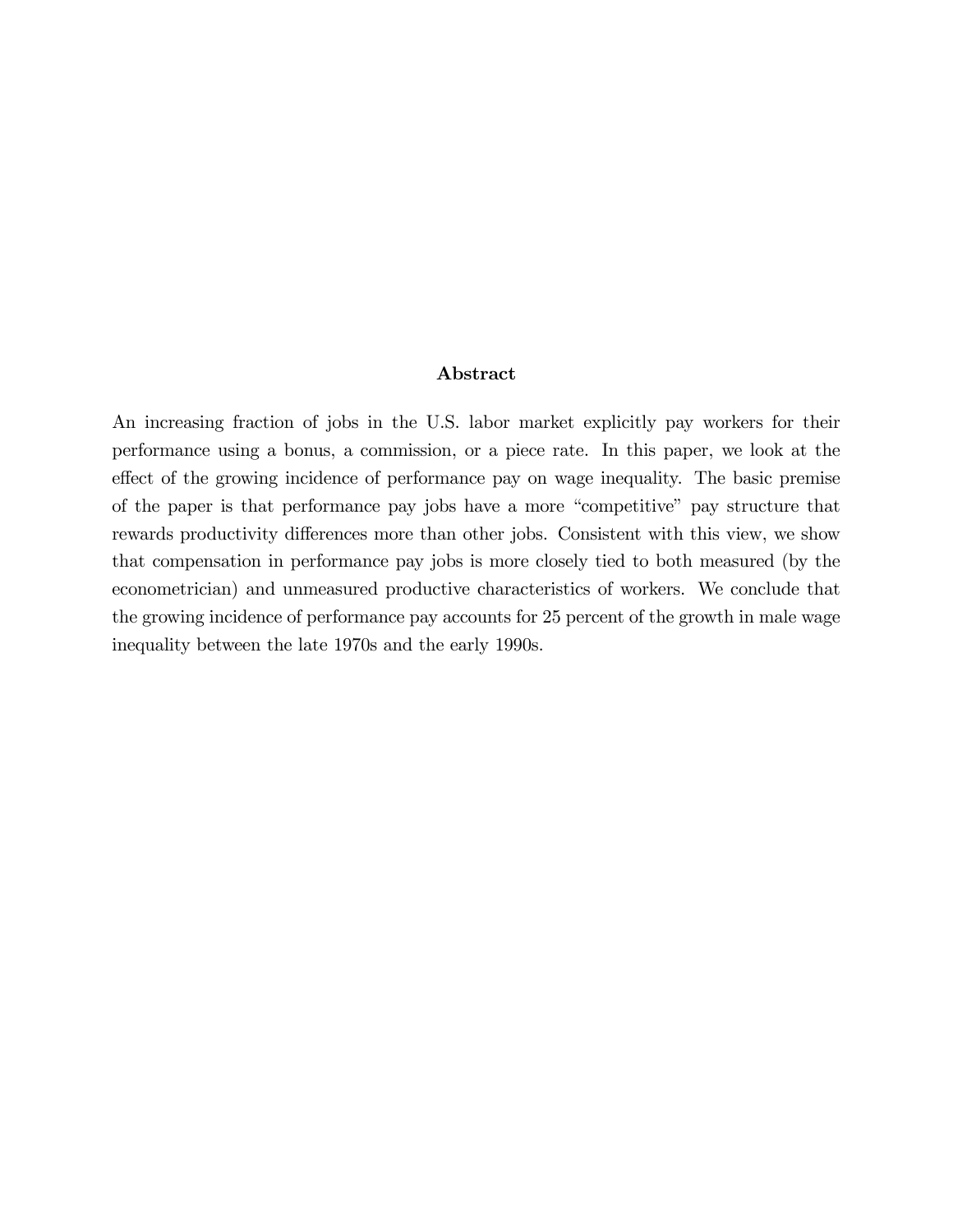## 1 Introduction

In the standard competitive model of the labor market, wages are equal to marginal products and the wage structure is determined by the equilibrium of demand and supply factors. This simple model forms the backbone of most studies on the evolution of wage inequality. For example, Katz and Murphy (1992) argue that the return to schooling increased in the 1980s because the rate of increase in the relative supply of more-educated labor decelerated while relative demand was increasing steadily. Similarly, Juhn et al. (1993) argue that the growth in within-group wage inequality throughout the 1970s and 1980s was driven by an increase in the demand for unobserved skills. More generally, an important advantage of the standard competitive model of the labor market is that it provides a straightforward interpretation of the evolution of the wage structure in terms of the supply and demand for different types of labor.

This being said, it is also well established that the competitive model is at best a good approximation for the way wages are actually determined in the labor market. Unless markets are complete and information is perfect, wages will generally not be equal to marginal products. There are indeed a large number of studies that confirm that wages are not equal to marginal products because of incomplete markets, incomplete (or asymmetric) information, or other considerations. For instance, Beaudry and DiNardo (1991) show compelling evidence that wages depend on labor market conditions at the time a worker started his or her job. This is consistent with a simple risk-sharing implicit contract, but inconsistent with the competitive model that predicts that wages should only depend on current labor market conditions. Farber and Gibbons (1996) and Altonji and Pierret (2001) provide evidence that wages are not equal to marginal products because information is imperfect and it takes time to firms to learn about the actual productivity of workers.

A more "mundane" reason why wages are not equal to marginal products is the presence of labor market institutions. For example, it is well established that labor unions tend to compress the wage structure (Freeman (1980), Card (1996), Lemieux (1998)) and reduce the wage difference between more productive and less-productive workers relative to a nonunion setting. Similarly, a substantial number of workers at the bottom end of the wage distribution are paid a legislated minimum wage instead of their actual marginal product.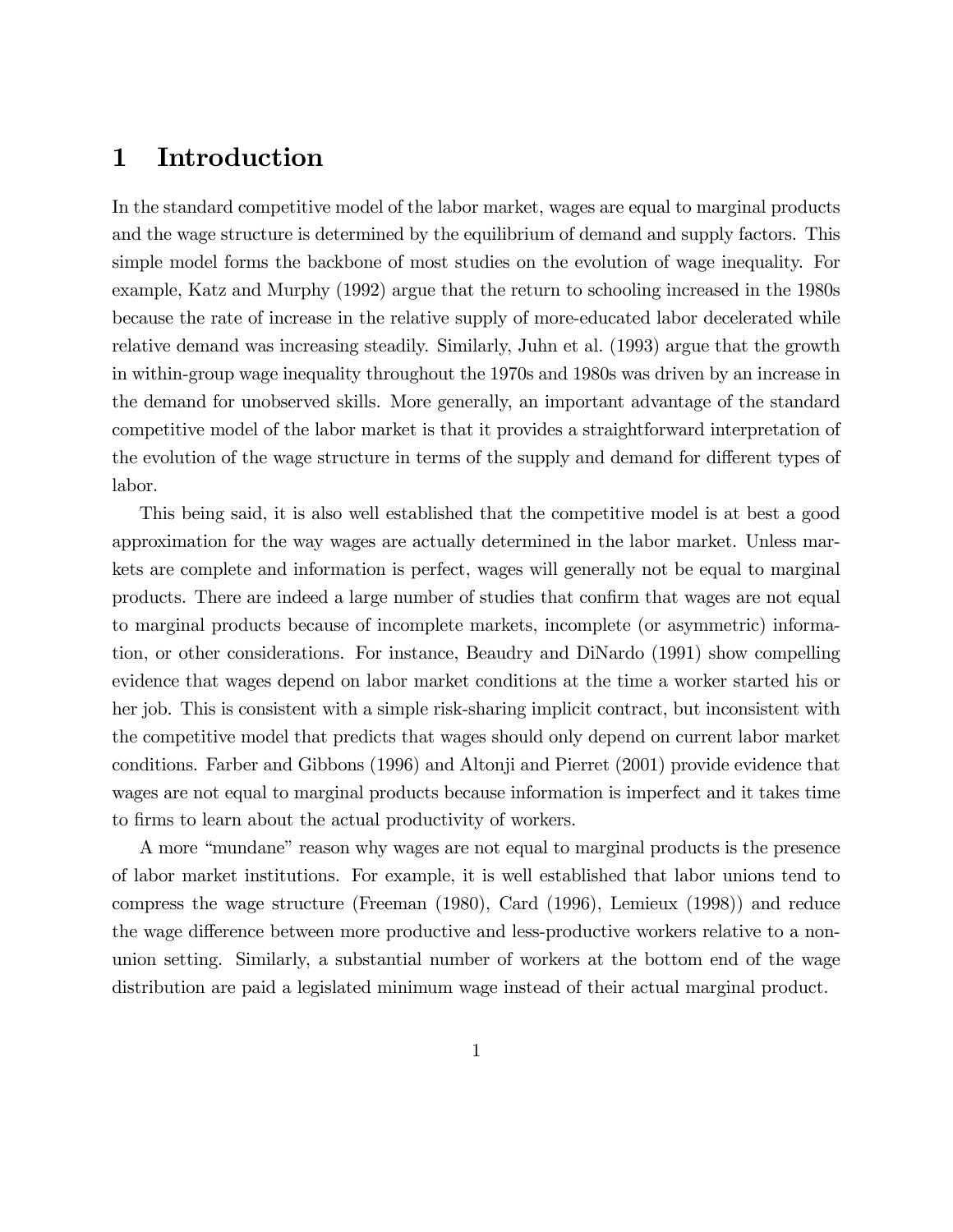Because of these contracting, observability, and institutional factors, wages are clearly not equal to marginal products and the full distribution of wages is not simply determined by standard demand and supply factors. This does not necessarily mean, however, that changes in the wage distribution are not well explained by changes in demand and supply factors. For example, if contracting, observability, and institutional factors introduce a purely random difference (error term) between wages and marginal products, changes in the wage structure will not be affected by these factors. Put in these terms, the key question is not whether the competitive model is only an approximation for the way wages are actually set, but whether the quality of the approximation is constant over time.

Existing studies already show, however, that the effect of labor market institutions is neither random nor stable over time. For instance, DiNardo et al. (1996) attribute to the decline in unionization and in the real value of the minimum wage about a third of the increase in wage inequality in the 1980s. In the context of the above discussion, their findings suggest that the competitive model has become an increasingly good approximation for the way wages are actually set in the labor market. Part of the increase in wage inequality thus reflects the fact that workers who used to earn a union or a minimum wage are now earning a more competitive wage.

These findings raise the obvious question of whether departures between wages and marginal products induced by factors other than labor market institutions may have also changed over time. There are indeed a number reasons to believe that this may be the case. For example, improvements in the functioning of financial markets may reduce the need for firms to provide insurance to workers through implicit contracts. As a result, firms may be paying a wage that is increasingly close to the actual marginal product of workers. Another relevant change is the advances in information and communication technologies that have dramatically reduced to cost of gathering and processing information. One important implication of these changes is that it may now be cheaper for firms to collect and process detailed information about the individual performance and the productivity of workers. In about any model where wages are not set to marginal products because information is costly, a reduction in the cost of information will lead to wages being closer to marginal products.

While it is not generally possible to know whether or not individual wages are equal to marginal products, some observable variables about the form of compensation used may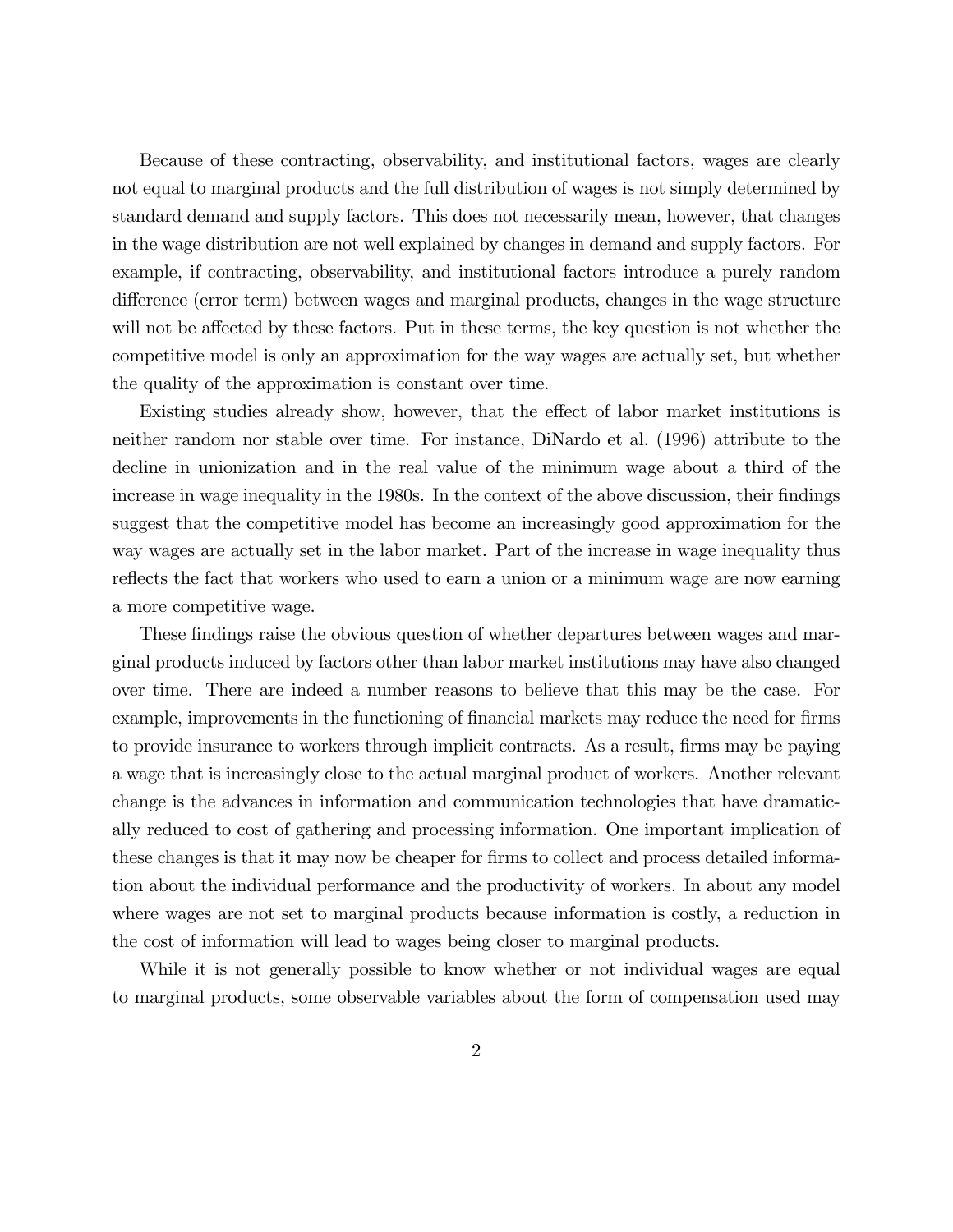be useful proxies for how close wages are to marginal products. In particular, the basic assumption of this paper is that total compensation on jobs that pay for performance using a bonus, a commission, or a piece rate will tend to be closer to marginal products than compensation on jobs that do not pay for performance.

The contribution of the paper is threefold. We first show, using data from the Panel Study of Income Dynamics (PSID), that the incidence of performance pay has increased substantially since the late 1970s. This increase is consistent, for instance, with the view that the cost of collecting and processing information has declined over time with the advances in information and communication technologies. Second, we show that wages are be less equally distributed in performance pay jobs than in other jobs because the return to productive characteristics like education is larger in performance pay jobs. Combining these two sets of Öndings together, we then show that the growth in performance pay jobs has contributed substantially to the rise in wage inequality in the United States between the late 1970s and the early 1990s. We also complement the evidence from the PSID with a brief analysis of the National Longitudinal Survey of Youth (NLSY).

The paper is an interesting complement to studies on labor market institutions that tend to focus on a very different segment of the workforce. We show that workers paid for performance are relatively unlikely to belong to unions or to be paid around the minimum wage. Just like the decline of unionization and in the real value of the minimum wage may have made wages in the middle and low end of the wage distribution closer to marginal products, the growing incidence of performance pay appears to be producing a similar outcome for workers higher up in the wage distribution.

The plan of the paper is as follows. In section 2, we present a simple measurement model where performance pay is viewed as a indicator that firms pay wages that are closer to the marginal product of workers than firms that do not pay for performance. We also derive a number of testable implications from the simple model. In Section 3, we present the data used for the empirical analysis and illustrate the growth in the incidence of performance pay over time. Section 4 presents estimates from the PSID of the effect of performance pay on the wage structure, supplemented with some corroborating evidence from the NLSY. We argue that this evidence is consistent with the view that wages on performance pay jobs are closer to marginal products than wages on other jobs. We then show in Section 5 how the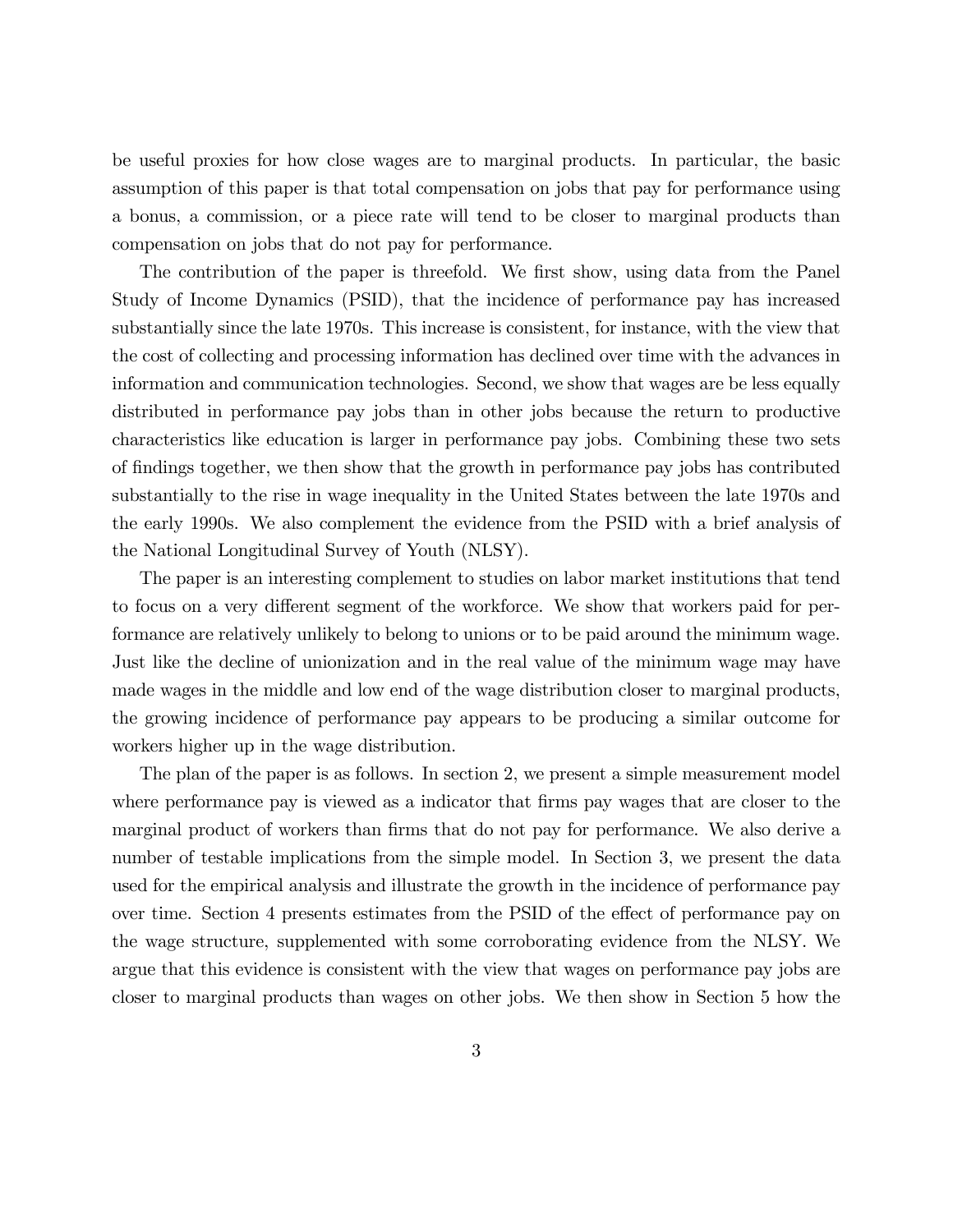growth in performance pay has contributed to the growth in wage inequality between the late 1970s and the early 1990s. We conclude in Section 6.

## 2 Measurement Model

The basic idea of the model is very simple. We start with the traditional distinction between cases where "wages are attached to jobs", and cases where "wages are attached to workers". In the former case, the workers' wages and salaries solely depend on the job they hold. All workers working on the same job for the same firm are paid the same way. For example, each job classification may correspond to a specific wage grid that depends on seniority with the firm. One prime example of jobs that often pay that way are union jobs where the firm and the union collectively bargain to set the specific wage grid. Even outside the union sector, however, compensation consultants, such as Hay, have developed systems to measure the skills needed for a job, which in turn implies that wages reflect the features of the job rather than the unique abilities of the worker. While some formal models could be used to show why it could be optimal for firms, in some settings, to pay wages attached to jobs, we do not attempt to provide such an explanation in this paper. We simply note that, econometrically speaking, only job characteristics, including seniority, should have an effect on wages when wages are attached to jobs. This means that, conditional on job characteristics, individual productive characteristics of workers such as education have no effect on their wages. Of course, the unconditional effect of education on earnings will still be positive if education helps workers get better paid jobs.

The result wage setting equation of worker i working for firm  $j$  at time t when wages are attached to jobs is:

 $y_{ijt}^J = z_{ijt}\varphi_t + \nu_{ij} + e_{ijt}$ 

where  $z_{ijt}$  is a set of observed job characteristics like occupation or seniority,  $\nu_{ij}$  is a "firm-specific" wage term that captures differences in wage policies across firms, and  $e_{ijt}$ is an idiosyncratic pay component. The firm-specific component  $\nu_{ij}$  could be linked, for instance, to the average level of productivity of workers employed by the firm. Even if firms do not observe individual productivities, firms that turn out to have more productive workers will be able to pay higher average wages to all workers. Alternatively,  $\nu_{ij}$  could capture the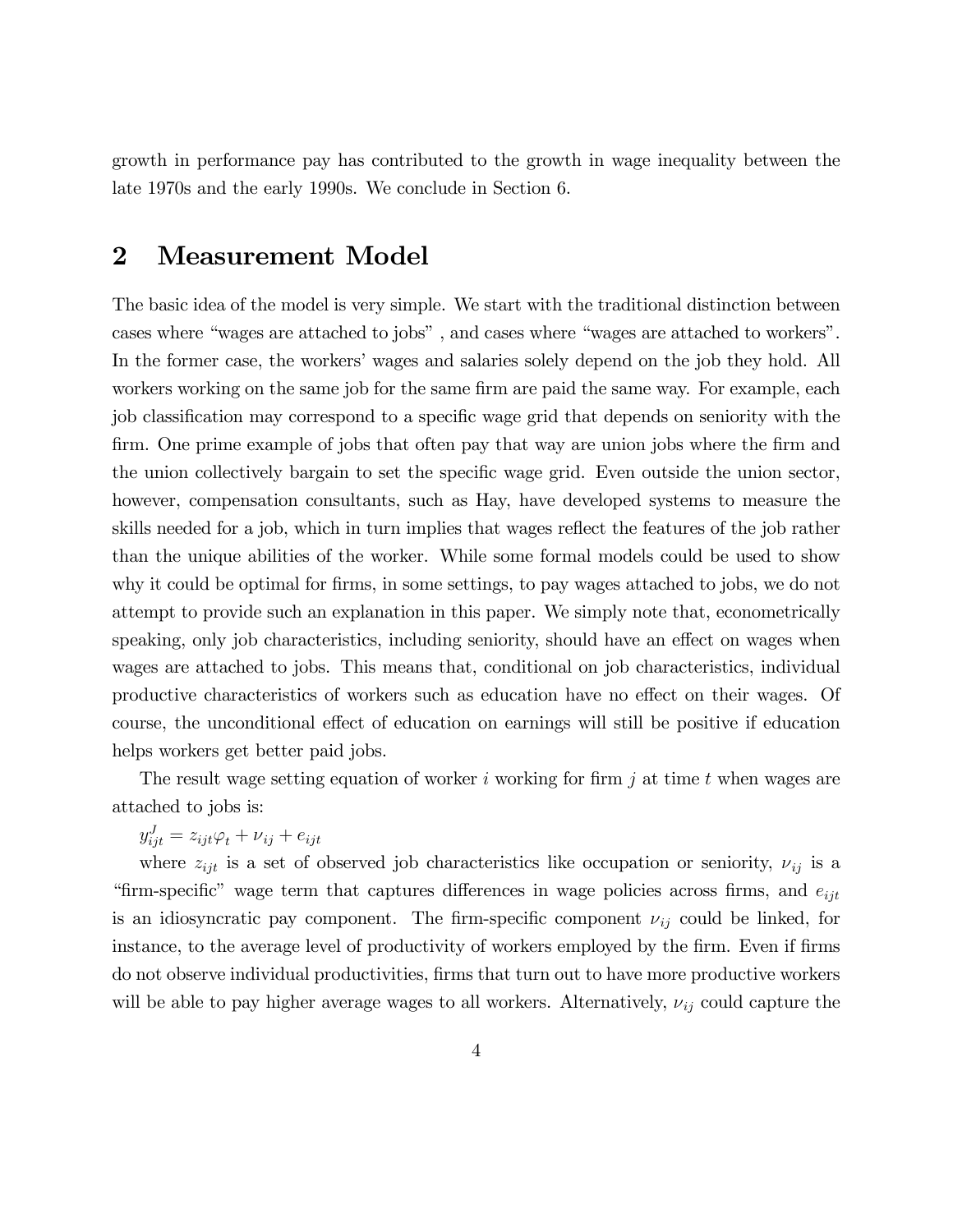fact that some firms pay better than others because of reasons such as rent-sharing.

The other polar case we consider is when wages are "attached to workers" in the sense that workers are paid their marginal products, irrespective of the job they hold. This correspond to a traditional human capital pricing model where workers a simply paid for the marginal product of their human capital. As in the case of wages attached to jobs, we do not discuss here why it is that some firms pay wages equal to marginal products, while other do note. We simply note that, starting the in the late 1970s, many compensations consultants (e.g. Ed Lawler) began recommending that firms pay the worker rather than the job using formal evaluation of worker performance. One possible reason for these changes is that formal evaluation of worker performance may now be easier to implement in practice with advances in information processing technologies.

The resulting competitive wage setting equation when wages are attached to workers is a traditional wage equation:

 $y_{ijt}^W = x_{it}\beta_t + d_t\theta_i + u_{ijt}$ 

where  $x_{it}$  represents standard measurable (by the econometrician) characteristics like potential experience and education,  $\theta_i$  represents a worker-specific productivity term, and  $u_{ijt}$  is an idiosyncratic productivity term. The parameters  $\beta_t$  and  $d_t$  are the returns (in terms of productivity) to measured and unmeasured characteristics.

As discussed in the introduction, existing measures of performance pay are only an imperfect indicator of whether a firms pays wages attached to jobs, or wages attached to workers (competitive wages). For example, some firms may be paying an end of year bonus to all workers, irrespective of their performance. In that case, the fact that bonuses are used does not mean that wages are equal to marginal products. By contrast, other firms may be paying straight wages that nonetheless end up being very to close to the actual productivity of the workers. In such cases, firms pay wages attached to workers even if we don't formally observe performance pay schemes such as bonuses, commissions, or piece-rates. To capture these possibilities, let  $s^p$  and  $s^n$  be the probability that workers on performance pay jobs  $(p)$ and non-performance pay jobs  $(n)$ , respectively, are actually paid their marginal product,  $y_{ijt}^W$ . For performance pay to be an informative measure, it must be that  $s^p > s^n$ , i.e. that workers who are paid for performance are more likely to by paid on the basis of their marginal product than workers who are not paid for performance. Conditional on performance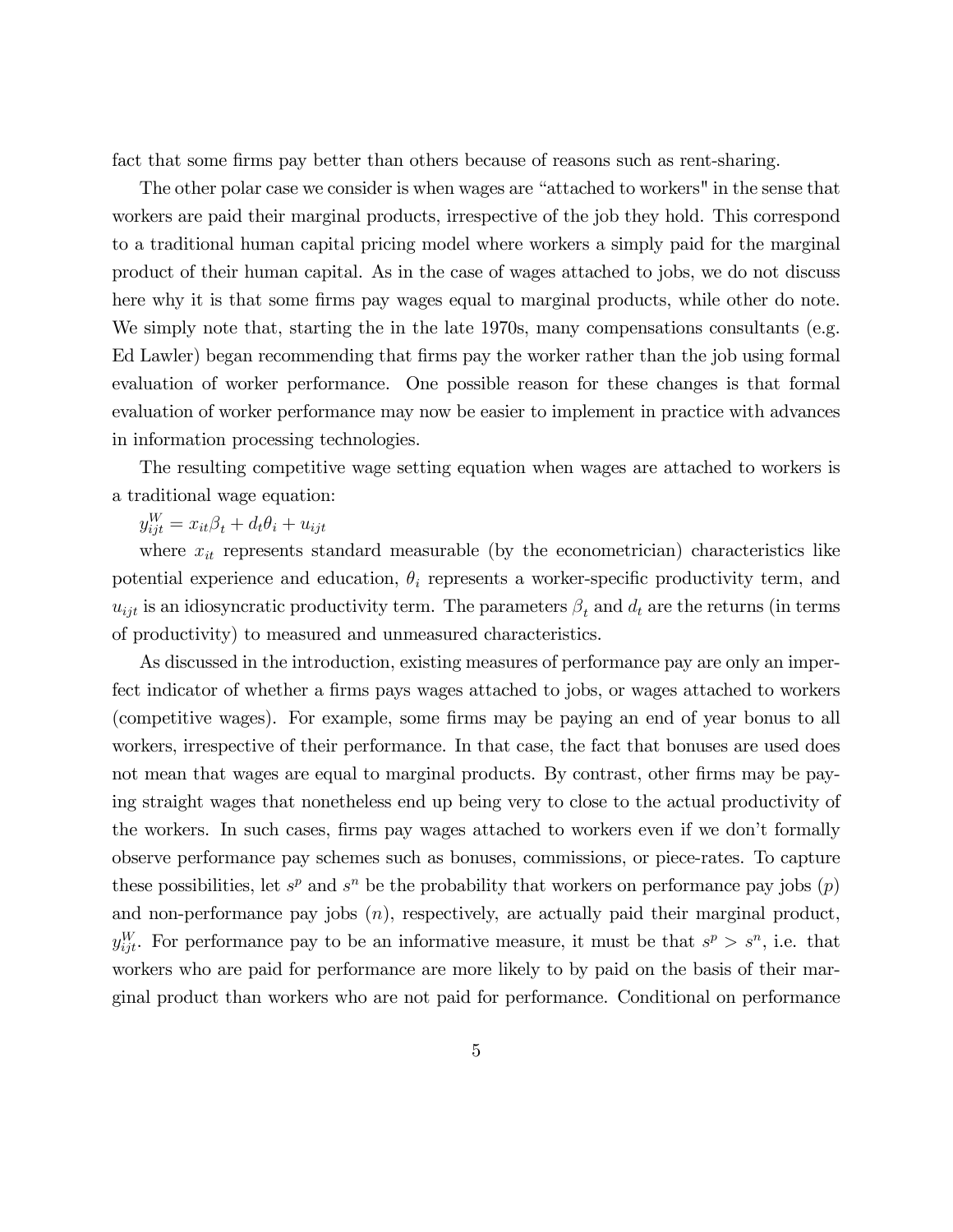pay, the expected wage of worker  $i$  at time  $t$  becomes:

$$
w_{ijt}^p = x_{it}\beta_t^p + z_{ijt}\varphi_t^p + d_t^p\theta_i + \nu_{ij}^p + \varepsilon_{ijt}^p,
$$
  
for performance pay jobs, and  

$$
w_{ijt}^n = x_{it}\beta_t^n + z_{ijt}\varphi_t^n + d_t^n\theta_i + \nu_{ij}^n + \varepsilon_{ijt}^n,
$$

for non-performance pay jobs, where

 $\beta_t^p = s^p \beta_t, \ \beta_t^n = s^n \beta_t, \varphi_t^p = (1 - s^p) \beta_t, \varphi_t^n = (1 - s^n) \beta_t, d_t^p = s^p d_t, d_t^n = s^p d_t,$ and

$$
var(\nu_{ij}^b) = (1 - s^p)var(\nu_{ij}), var(\nu_{ij}^n) = (1 - s^p)var(\nu_{ij}),
$$
  

$$
var(\varepsilon_{ijt}^p) = (s^p)var(u_{ijt}) + (1 - s^p)var(e_{ijt}), var(\varepsilon_{ijt}^n) = (s^p)var(u_{ijt}) + (1 - s^p)var(e_{ijt})
$$

A number of interesting predictions can be drawn from this model:

1. The return to measurable characteristics  $x_{it}$  is larger in performance pay jobs than non-performance pay jobs  $(\beta_t^p > \beta_t^n)$ 

2. The return to job characteristics  $z_{ijt}$  is smaller in performance pay jobs than nonperformance pay jobs  $(\varphi_t^p > \varphi_t^n)$ 

3. The return to unmeasurable person-specific characteristics  $\theta_i$  is larger in performance pay jobs than non-performance pay jobs  $(d_t^p > d_t^n)$ . One related implication is that, for a given distribution of  $\theta_i$ , the variance of the person-specific component will be larger in performance pay than non-performance pay jobs. When comparing workers on performance pay and non-performance pay jobs, the variance could also be different because of differences in the variance of  $\theta_i$  among these two groups of workers. We will adjust for this empirically by comparing the variance of the person-specific component in performance pay and nonperformance pay jobs for a subsample of "switchers" who are observed both on performance pay and non-performance pay jobs.

4. The variance of the firm-specific component is smaller in performance pay jobs than non-performance pay jobs  $(var(\nu_{ij}^p) < var(\nu_{ij}^n))$ 

5. The variance of the idiosyncratic term in performance pay jobs,  $var(\varepsilon_{ijt}^p)$ , may either be larger (if  $var(u_{ijt}) > var(e_{ijt})$ ) or smaller (if  $var(u_{ijt}) < var(e_{ijt})$ ) than the variance of the idiosyncratic term in non-performance pay jobs,  $var(\varepsilon_{ijt}^n)$ .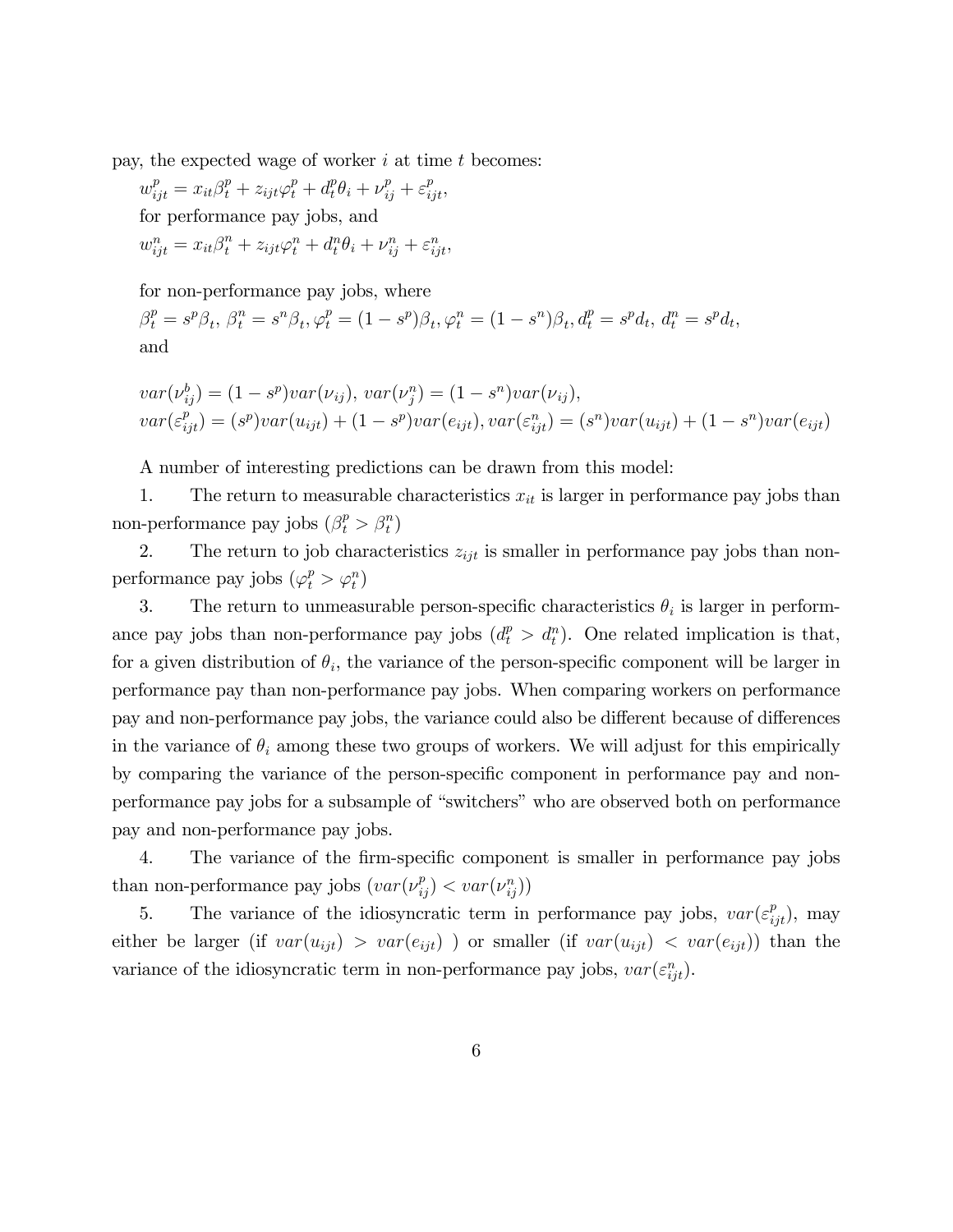The predictions will be tested in Section 4. Note, however, that it is not clear from these predictions what will be the effect of performance pay on wage inequality. Remember that, in our framework, an increase in performance pay means that a higher share of workers are paid their marginal products. Predictions 1 and 3 mean that returns to (measured and unmeasured) skills increase when the fraction of performance pay jobs increases, which, in turns, results in more wage inequality. This may be partly offset, however, by that fact that inequality linked to job characteristics (prediction 2) and firm effects (prediction 4) decreases when the fraction of performance pay jobs decreases. Whether or not performance pay results in more wage inequality is, thus, an empirical question that will be addressed explicitly in Section 5.

## 3 Data

The bulk of our analysis is conducted using data from the PSID. The main advantage of the PSID is that it provides a representative sample of the workforce for a relatively long period, which is essential for studying the effect of pay for performance on wage inequality. One disadvantage of the PSID, however, is that our constructed measures of performance pay are relatively crude and may be fairly imperfect proxies for whether or not workers are paid their marginal products. To probe the robustness of the results based on the PSID, we thus re-estimate some of the key models using the NLSY. The main advantage of the NLSY is that it asks workers directly whether or not their earnings are based on performance, bonuses, or commissions. This is arguably a better measure of performance pay than what is available in the PSID. Unfortunately, the question about performance pay in the NLSY was only included in the late 1980s and late 1990s. Combined with the fact that the NLSY only follows a narrow cohort of individuals over time, it is not possible to use the NLSY to look at the broad-based impact of performance pay on changes in wage inequality.

### 3.1 The Panel Study of Income Dynamics (1976-1998)

The PSID sample we use consists of male heads of households aged 18 to 65 with average hourly earnings between \$1.00 and \$100.00 (in \$79) for the period spanning the years 1976-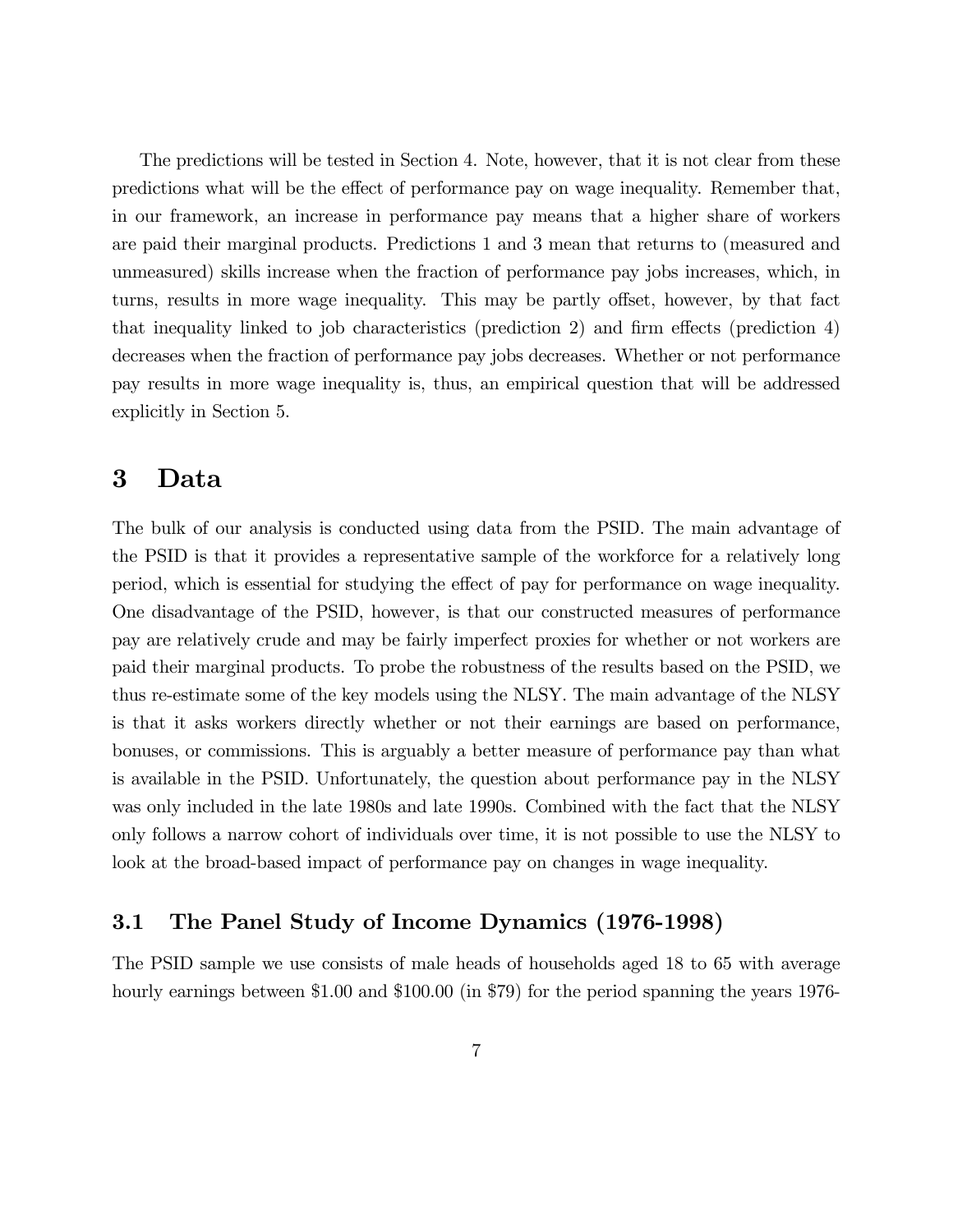1998, where the hourly wage rate is obtained by dividing total earnings in the previous year by hours of work. .<sup>1</sup> Individuals in the public sector or who are self-employed are excluded from the analysis. This leaves us with a total sample of 30,424 observations for 3,181 workers. Summary statistics are reported in Table 1 and will be discussed below.

#### 3.1.1 Measurement Issues

Identifying performance pay In the PSID, we construct a performance pay indicator variable by looking at whether part of a worker's total compensation includes a variable pay component (either a bonus, a commission, or a piece rate). For interview years 1976-1992, we are able to determine whether a worker received a bonus or a commission over the previous calendar year through the use of multiple questions. First, workers are asked the amount of money they received from either working overtime, from commissions, or from bonuses paid by the employer.<sup>2</sup> Second, we know whether workers worked overtime, and if they are working overtime in a given year, we classify them as not having a variable pay component.<sup>3</sup> Third, workers not paid exclusively by the hour or not exclusively by a salary are asked how they are paid: they can report being paid commissions, piece rates, etc., as well as combinations of salaried/hour pay with either pieces rates or commissions.<sup>4</sup> Through this combination of questions, we are thus able to identify all non-overtime workers who received performance pay in the form of either a bonus, a commission, or a piece rate. Starting with interview year 1993, there are separate questions on the amounts earned in bonuses,

<sup>&</sup>lt;sup>1</sup>In the PSID, data on hours worked during year t, as well as on total labor earnings, bonuses/commissions/overtime income, and overtime hours, are asked interview year t+1. Thus we actually use data covering interview years 1976-1999.

<sup>&</sup>lt;sup>2</sup>Note that the question refers specifically to any amounts earned from bonuses, overtime, or commissions in addition to wages and salaries earned.

<sup>&</sup>lt;sup>3</sup>In some years overtime hours are reported while in other years we only know whether they worked overtime or not.

<sup>&</sup>lt;sup>4</sup>In many survey years workers are not asked if their compensation package involves a mixture of salary/hourly pay and a variable component. All they are asked is how they are paid if not by the hour or a salary. Although there is no way to directly verify it, this likely results in understating the incidence of either form of variable pay because workers are not allowed to answer that they are paid, say, a salary, and then report a commission: they have to choose. Our assertion that it likely understates the extent of variable pay is motivated in part by the fact that workers in the NLSY, to be described below, are not restricted in describing the way they are paid, and workers in the NLSY are more likely to report having part of their compensation package containing a variable pay component.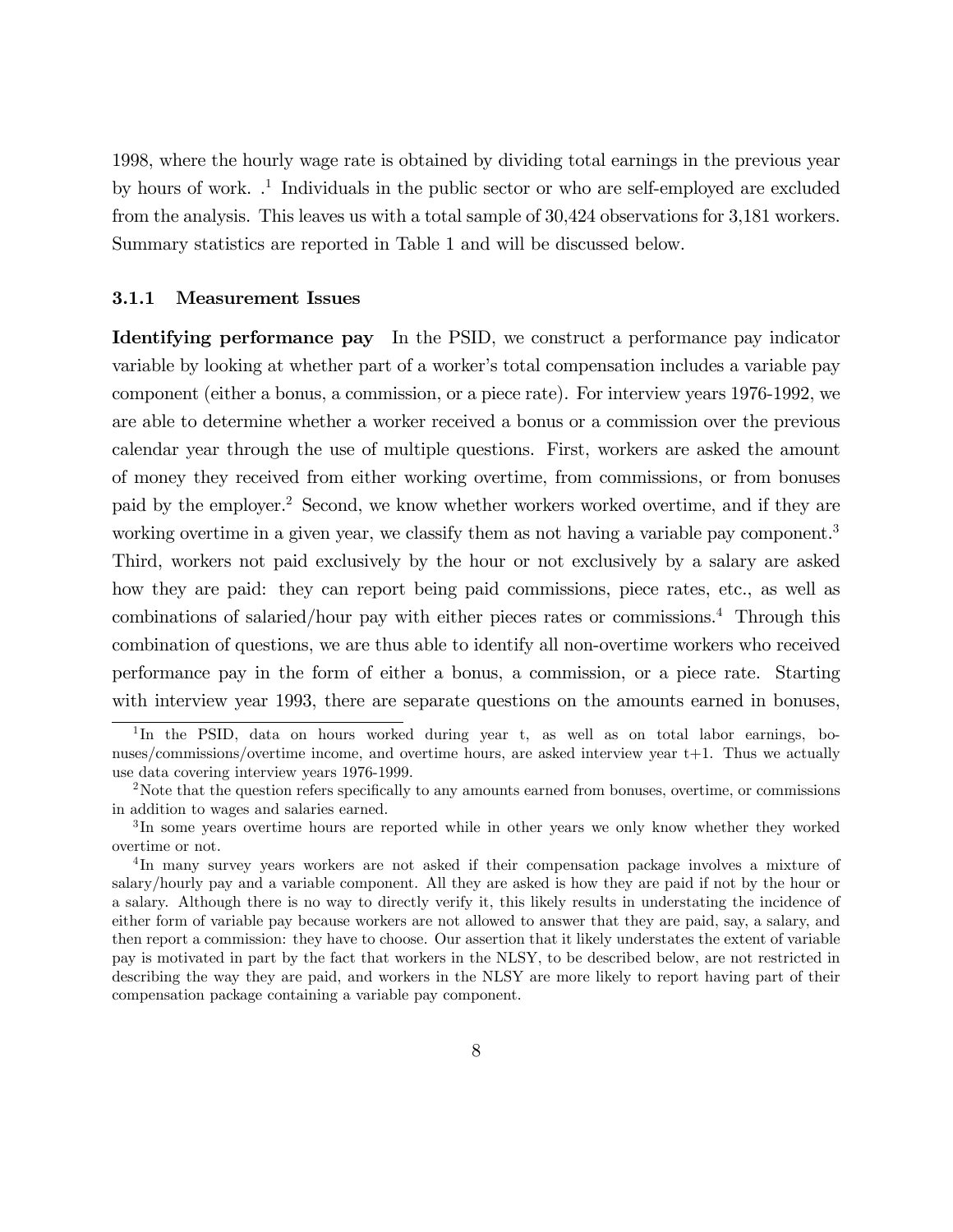commissions, tips, and overtime work over the previous calendar year. Thus there is no need to back out an estimate of bonuses from an aggregate amount since the question is asked directly. For the sake of comparability with the pre-1993 years, we nevertheless classify as receiving no variable pay all workers who report any overtime work. Thus for each year of the employment relationship we are able to determine whether the worker's total compensation included a variable pay component. One obvious drawback is that it is likely the variable pay component we construct will be noisy. However, due to our treatment of overtime workers, we conservatively lean on the side of misclassifying workers as receiving no variable pay, even if they do.

**Defining performance pay jobs**<sup>5</sup> One of the main goals of this paper is to see whether employment relationships that involve performance are systematically different from those in which no such performance pay is ever received. Thus we define performance pay jobs as employment relationships in which part of the worker's total compensation includes a variable pay component (either a bonus, a commission, or a piece rate) at least once during the course of the relationship. In some sense, we are not so much interested in what happen within an employment relationship at the time some performance pay such as a bonus is received, as to what is the difference between one type of job and the other. $6$  Two related measurement issues arise. The first one is a simple measurement error issue. On the one hand, we are likely to misclassify performance pay jobs as non performance pay jobs if some employment relationships are terminated before performance pay is received. This would be particularly problematic if the first receipt performance pay, which identifies the job as a performance pay job, tends to occur later instead of sooner in the course of the employment relationship. On the other hand, some of the jobs are wrongly classified as performance pay jobs for reasons discuss earlier (e.g. end of year bonus). While it is a priori difficult to assess which of the false positive or false negative problems are more important, their

 $5T$ o avoid confusion, note that we use "jobs", "employment relationship", and "job match" interchangeably. Although in most of the survey years spanning the sample period, the PSID does have information on tenure in the position, we are not using it. As is well known, simply determining employer tenure in the PSID can be problematic (Brown and Light (1992)).

 $6$ That being said, we also look at the within job impacts using an alternative definition of a performance pay job. More on that below.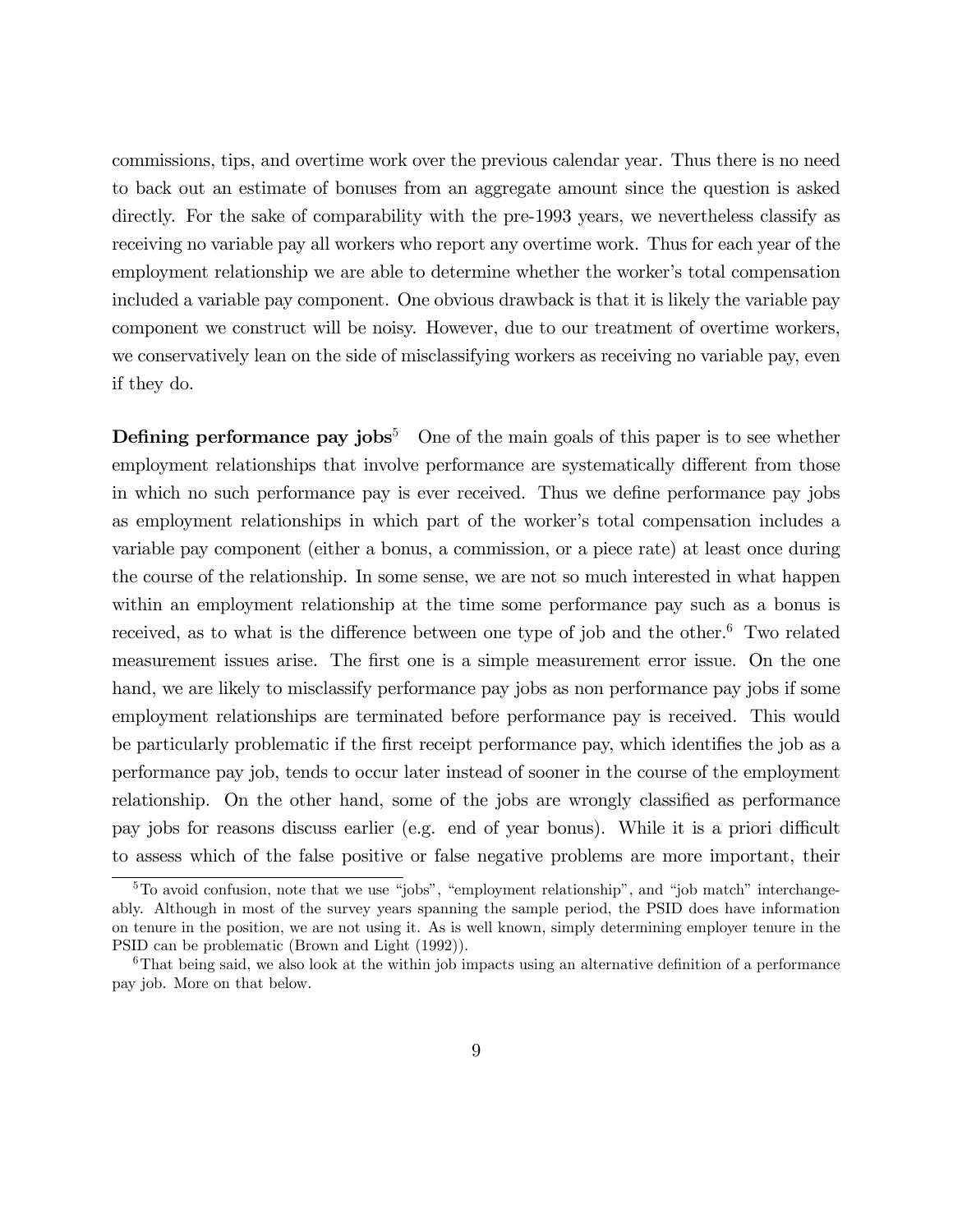consequence is the same: assuming there is a genuine difference between the two types of jobs, misclassification will tend to attenuate such differences. Our measurement model explicitly deals with this issue by introducing the probabilities  $s^p$  and  $s^n$ . "False positives" mean that  $s^p < 1$ , while "false negatives" mean that  $s^n > 0$ .

The second related issue is an "end point" problem: given our definition of performance pay jobs, we may mechanically understate the fraction of workers in such jobs at the start of our sample period because most employment relationships started before 1976. Similarly, jobs which started toward the end of the sample period may be performance pay jobs but are classified otherwise because they have not lasted long enough for performance pay to be observed. The basic measurement problem is that, conditional on job duration, we tend to observe a given job match fewer times at the two ends of our sample period than in the middle of the sample period. Consider, for example, the case of a job that lasts for five year. For jobs that last from 1985 to 1989, all five observations on this job match are captured in our PSID sample. For jobs that last from 1973 to 1977, however, only two of the five years of the job match are captured in our PSID sample, which mechanically reduces the probability of classifying the job as performance pay.

The source of the "end point" problem is thus that it results in an unbalanced distribution of the number of observed job match observations at different point of the sample period. One simple solution to the problem is to "rebalance" the sample using regression or other methods. In practice, what we do is to create a variable counting the number of job matches observed for each job (as opposed to the actual job duration), and then add this variable as an additional control in the regression models. Similarly, the corrected incidence of performance pay over time can be computed by running a linear probability model (or a logit) in which year dummies and the number of times the job-match is observed are included as regressors. The year dummies then capture the corrected incidence of pay for performance job. All the graphs of the incidence of pay for performance reported below are adjusted using this procedure.<sup>7</sup>

<sup>7</sup>Note that the PSID became a bi-annual survey after 1996. This poses a problem in aligning job information (tenure, industry, etc.) which relate to the job held at the interview to the earnings information, including bonus amounts, which is for the calendar year before the interview.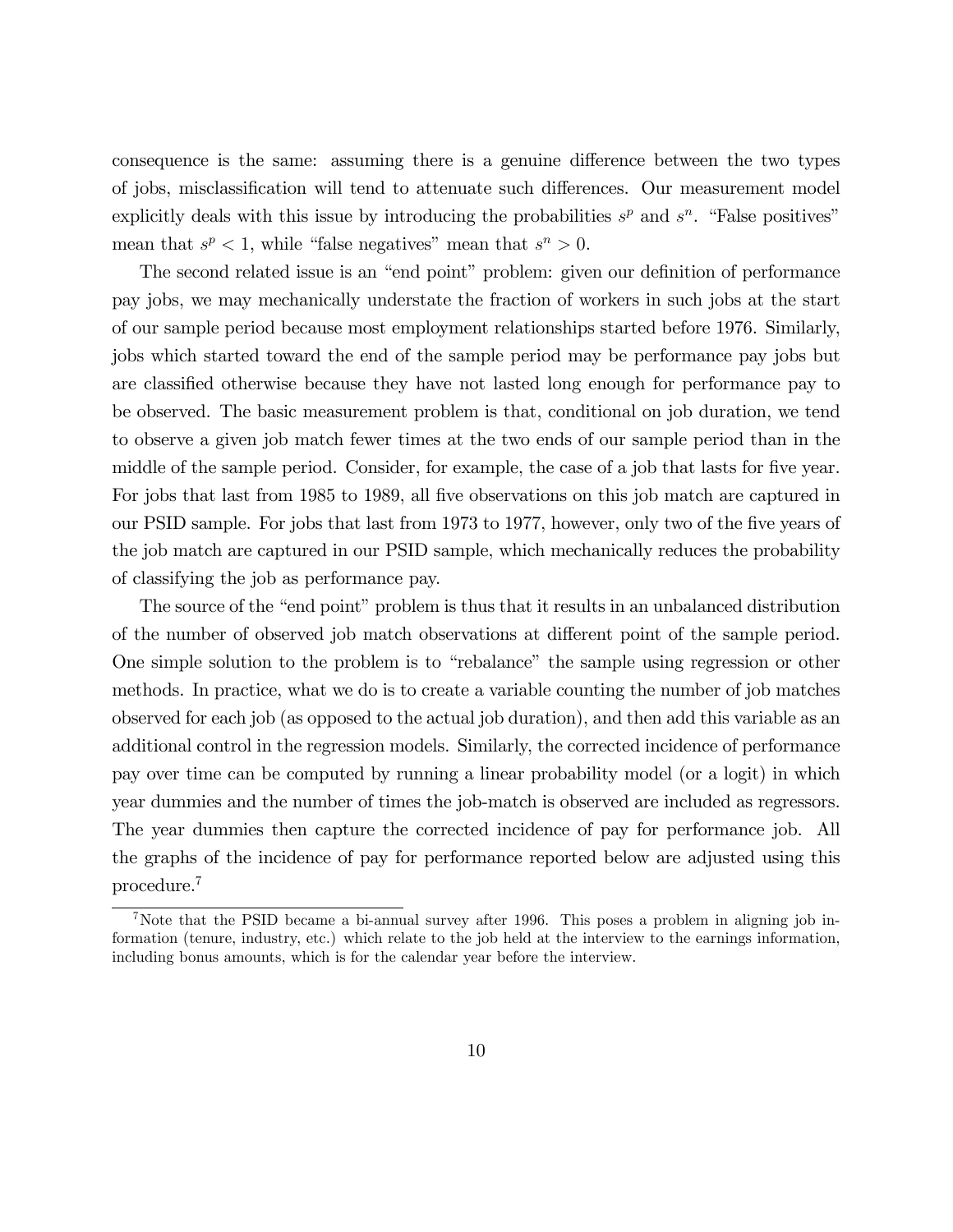Descriptive statistics Table 1 compares the sample characteristics of workers on performance pay and non-performance pay jobs, respectively. First notice that 37 percent of the 30,424 observations are in performance pay jobs, though these raw Ögures must be interpreted with caution because of the end-point problem discussed earlier. Workers on performance pay jobs tend to earn more and be more educated than workers on non-performance pay jobs. Note that the hourly wage rate includes both regular wage and salary earnings and performance pay in the case of workers on performance pay jobs. Annual hours worked and employer tenure also tends to be higher for workers on performance pay than non-performance pay jobs.

Not surprisingly, the unionization rate (percent covered by collective bargaining agreements) is much lower among performance pay workers, suggesting that, as expected, pay structure in union Örms tend to have wages attached to jobs instead of workers. Another important difference is that there is a much higher fraction of workers paid by the hour in non-performance than performance pay jobs. On the áip side, workers on performance pay jobs are much more likely to be salaried workers than those on non-performance pay jobs. This is an important point since the growth in wage inequality has been stronger among salaried than hourly workers (Lemieux (2006)). Performance pay is thus more likely to affect the very group of workers who have experienced the largest increase in inequality, and who are also least likely to be affected by other institutional factors such as the minimum wage or de-unionization.

The cross tabulations shown in Table 2 confirm that performance pay is more prevalent in high-wage occupations like professional, managers, and sales workers than in other occupations. For example, the fraction of workers on performance pay jobs ranges from only 14 percent for laborers, to 44 percent for managers. By contrast, performance pay is used fairly evenly across industries except for construction where it is not very prevalent, and finance, insurance and real estate (FIRE) where is very widely used.

Figure 1 provides additional descriptive information on the distribution of wages for performance pay and non-performance pay jobs by reporting kernel density estimates of the distribution of hourly wages. The figure shows that hourly wages have a higher mean and median, are less evenly distributed in performance pay than non-performance pay jobs.

We next turn to the time trends in the prevalence performance pay. Figures 2a to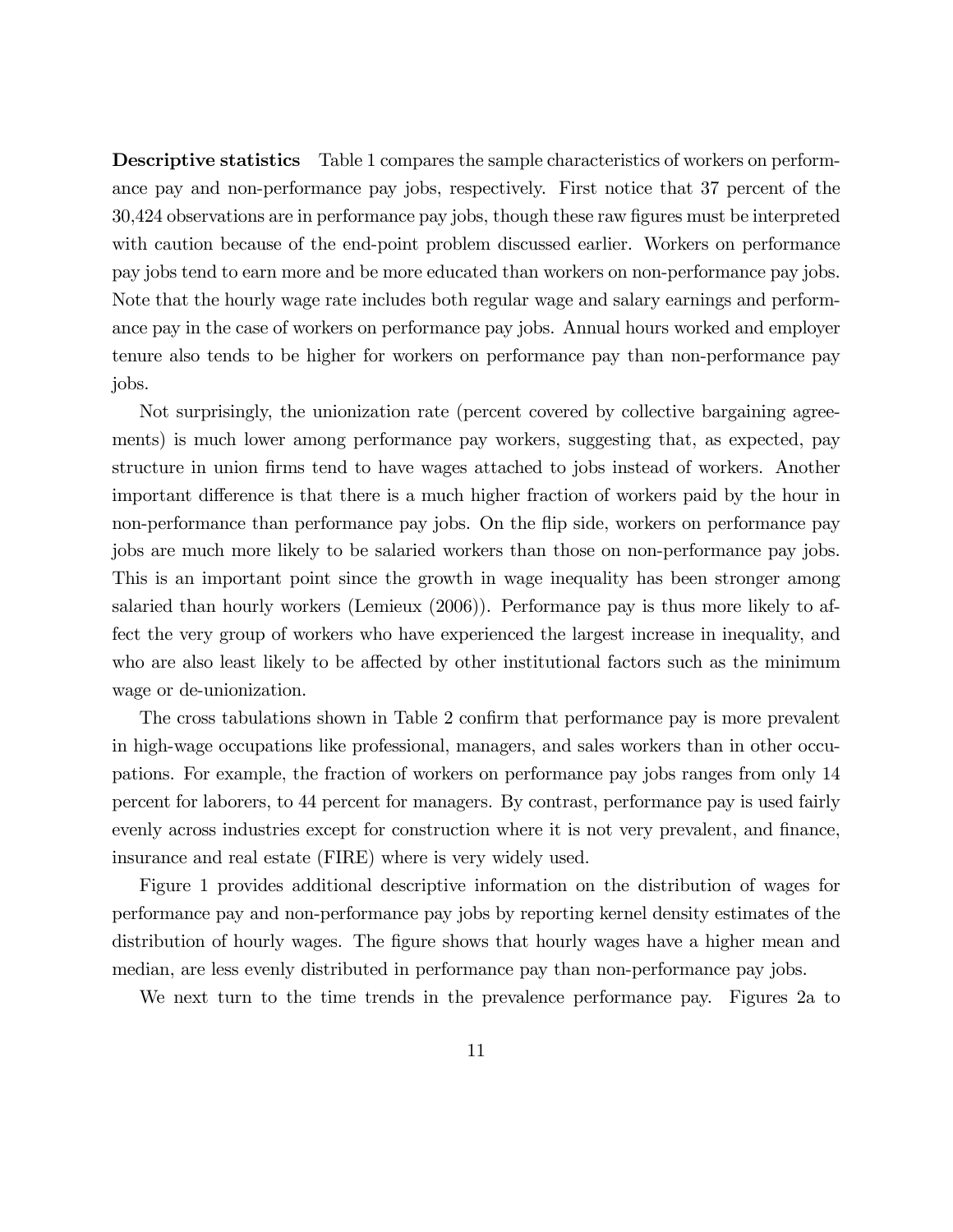2e show the evolution of the fraction of performance pay jobs for various subgroups of the workforce. In all cases, we correct for the end-point problem by estimating a linear probability model in which we control for year dummies and the number of times each jobmatch is observed. The incidence of pay for performance jobs reported in the figures is then the predicted probabilities implied by the estimates year effects, holding the number of observed job matches at a fixed value (close to the mean for the relevant sample analyzed). In all figures, we also report the simple incidence of pay for performance obtained by computing the fraction of workers who report some performance pay in a given year. As argued above, this strongly understates the incidence of performance pay jobs since workers on performance pay jobs will not necessarily receive a performance payment (like a bonus) in each year on the job. The advantage of this simple measure, however, is that it is not affected by the endpoint problem and provides additional evidence on the robustness of the underlying trends in performance pay.

Figure 2a shows that the overall incidence of performance pay jobs has increased from a little more than 30 percent in the late 1970s to over 40 percent in the 1990s. The incidence is computed holding the number of times a job-match is observed at 5, which is close to the average value in the sample. The simpler measure based on the fraction of workers reporting performance pay in a given year also clearly increases over time, especially in the 1980s. Figure 2a also shows the fraction of workers covered by a collective bargaining agreement. Remarkably, the line showing the fraction of unionized workers is almost the mirror image of the performance pay job incidence line.

As mentioned earlier, the decline in unionization has been found to be an important contributor to increased wage inequality in the United States, and on the surface it would appear that one simple mechanism by which de-unionization would have increased wage dispersion is by allowing firms to offer more variable pay, possibly in the form of bonuses. However, as we can see in Figures 2b and 2c, a particularly informative way of looking at the increase in the incidence of performance pay jobs is to break it down by how workers are paid. While it is true that performance pay job incidence shows some increase in hourly paid jobs at the same time as those jobs went through rapid de-unionization (Figure 2b), the bulk of the increase in Figure 2a is driven by salaried workers who are not likely to be unionized at any time (Figure 2c). The increase in the incidence of performance pay jobs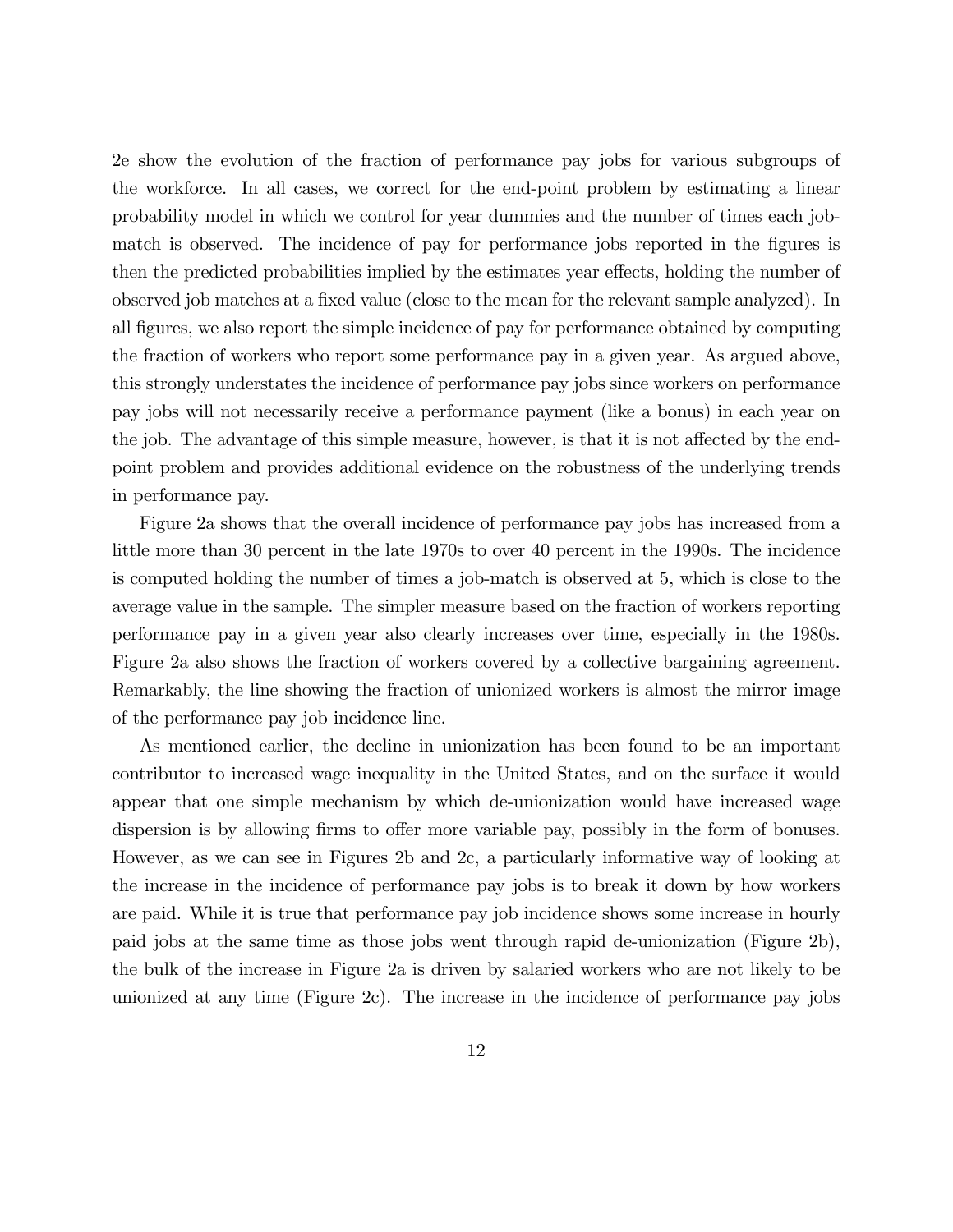among salaried workers illustrated in Figure 2c is quite remarkable. It increases from about 30 percent in the late 1970s to close to 50 percent by the end of the sample period.

A strong case for a simple de-unionization explanation would have been found if, for example, the fraction of performance pay jobs was constant in both the union and nonunion sectors across all years and the combination of de-unionization with the fact that non-union jobs have more performance pay could have produced the overall increase shown in Figure 2a. Figures 2d and 2e show, however, that the incidence of performance pay jobs increased both among union and non-union workers, though the increase was somewhat steadier among non-union workers.

In the analysis of the wage structure and wage inequality presented in the next sections, we use a measure of hourly wages defined as the ratio of all earnings (whether paid for performance or not) over hours of work.

Next in Figure 3 we show the distribution of the share of performance pay in total labor earnings. To compute the share we use the amounts directly reported by respondents over the 1993-1999 period for the amounts earned in commission, bonuses, and tips earned in the previous calendar year.<sup>8</sup> Given that the median share is about  $3.5\%$  of total earnings, it is clear that performance pay, per se, only represents a relatively modest component of total compensation. We thus interpret the presence of performance pay as only an indicator that wages (both the straight wage and the performance pay component) are paid more competitively in performance pay than non-performance pay jobs.

#### 3.2 Performance pay in the NLSY and other data sources

As mentioned earlier, we also provide some supporting evidence from the NLSY that asks more explicitly about pay for performance in the 1988, 1989, 1990, 1996, 1998 and 2000 waves of the panel. To simplify the analysis, we pool the 1988-1990 observations into a "late 1980s" period, and the 1996-2000 observations into a "late 1990s" period. As in the case of

<sup>&</sup>lt;sup>8</sup>Note that it also possible to back out an estimate of bonus amounts earned in pre-1993 data by using the set of questions on amounts earned in overtime, bonuses, or commissions and the questions on overtime work and pay method. Turning to "missing" all observations in which respondents either worked overtime of report commissions earnings, we get an estimate of bonuses earned. The resulting distribution of the share of bonuses earned is very similar to the one shown on Figure 3.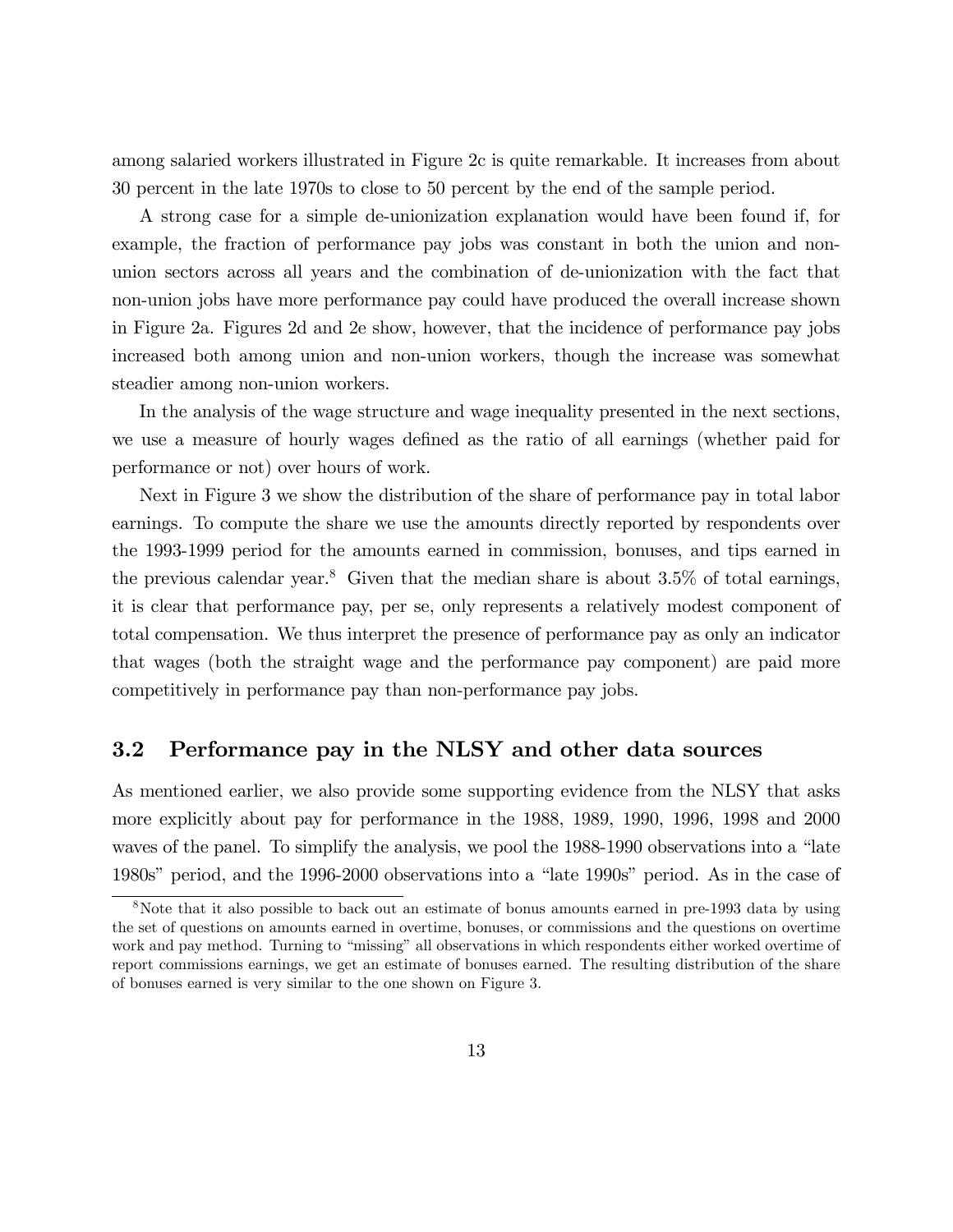the PSID, we only focus on males. We also impose a couple of additional sample restrictions similar to those used by Gibbons et al. (2005). As in the case of the PSID, we classify a job as a performance pay job when the worker reports performance pay at least once on this job. Note, however, that the limited number of years in which performance pay is measured means that we are less likely to "catch" performance pay jobs. We nonetheless find that the incidence of performance pay jobs increases from 26.1 percent in the late 1980s to 30 percent in the late 1990s, which is broadly consistent with the evidence from the PSID.

As an additional check of the robustness of the trends in performance pay, we also looked at an additional source of information based on survey of Fortune 1000 corporations conducted between 1987 and 2003 (see Lawler (2003)). The surveys asks firms about the fraction of their workers with some forms of performance pay and reports results in categories such as 0 to 9 percent, 10 to 19 percent, etc. We compute the implied fraction of workers with performance pay using the mid-points of these intervals. The implied fractions are 20.7 in 1987, 27.1 in 1990, 34.7 in 1996, and 44.5 in 2002. Once again, these trends confirms the growth in performance paid measured (imperfectly) in the PSID data.

## 4 The wage structure in performance pay and nonperformance pay jobs

The model of Section 2 provides a number of testable implications on how the structure of wages should differ in performance pay and non-performance pay jobs. In this section, we present the main estimation results and discuss how they relate to the predictions of the model of Section 2.

Table 3 reports a number of simple regression estimates of the effect of performance pay on wages (full compensation, including the pay for performance payments). Note that there are no particular reasons to expect that pay for performance jobs pay more (or less) than non-performance pay jobs. The main predictions outlined in Section 2 rather have to do with differences in the returns to measured and unmeasured characteristics in the two sectors.

The first column of Table 3 reports the results of a simple OLS regression of the log hourly wage on a dummy for performance pay jobs. The regressions reported in Table 3 also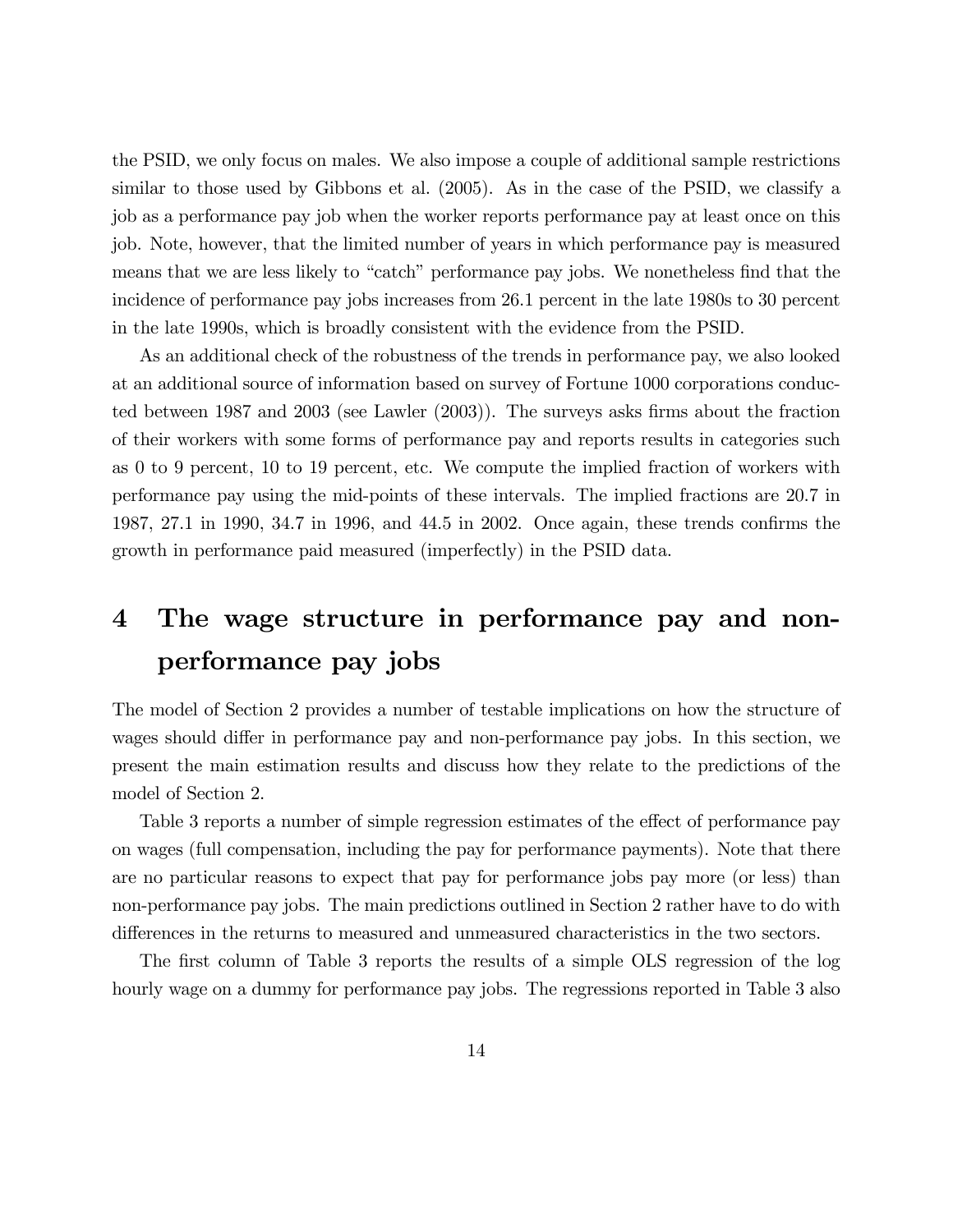control for education, experience, seniority and occupation. The estimated effect is positive  $(7-8$  percent) and statistically significant. The second column shows that the effect of having a pay for performance job declines by half when a dummy for performance pay received during the year is included. When worker specific fixed effects are introduced in column 3, the effect of performance pay jobs becomes essentially zero and insignificant, while the effect of receiving pay for performance in a given year remains positive and significant.

These results suggest two interesting observations. First, including standard controls for measured and unmeasured workers characteristics (column 3) explains the whole difference in raw wages between performance pay and non-performance pay jobs documented in Table 1. This is a useful result since there is no reason, a priori, to expect that performance pay jobs should pay more after adjusting for differences in workers characteristics. This suggests that the relevant heterogeneity is captured by the covariates and the worker-specifc fixed effect. A second useful observation is that the estimated effect of pay for performance payment in a given year is around 5 percent in column 3 and in column 4 where we further control for worker-job fixed effects (the effects of performance pay jobs is no longer identified in this specification). This is quite similar to the average magnitude of performance pay income reported in Figure 3, which in turns suggest that we are simply capturing the "mechanical" effect of performance in a given year. This further supports the view that heterogeneity is well controlled for once fixed effects are included in the specifications. In the presence of uncontrolled heterogeneity correlated with pay for performance payment, we would expect the estimated coefficient to be biased up above the expected mechanical effect of around 5 percent.

Table 4 provides a first direct test of some of the implications of the model of Section 2. Columns 1 and 2 report separate estimates of a standard wage equation for performance pay and non-performance pay jobs, respectively. Once again, the estimated models include both standard human capital characteristics like education and experience (the variables  $x_{it}$  in Section 2), and job characteristics such as seniority and occupation dummies (the variables  $z_{ijt}$  in Section 2). As expected, the return to education and potential experience is larger in performance pay than non-performance pay jobs. The return to education is 40 percent larger in performance pay than non-performance pay jobs (0.093 vs. 0.066) while the return to experience is 60 percent larger  $(0.0093 \text{ vs. } 0.0058)$ . The same pattern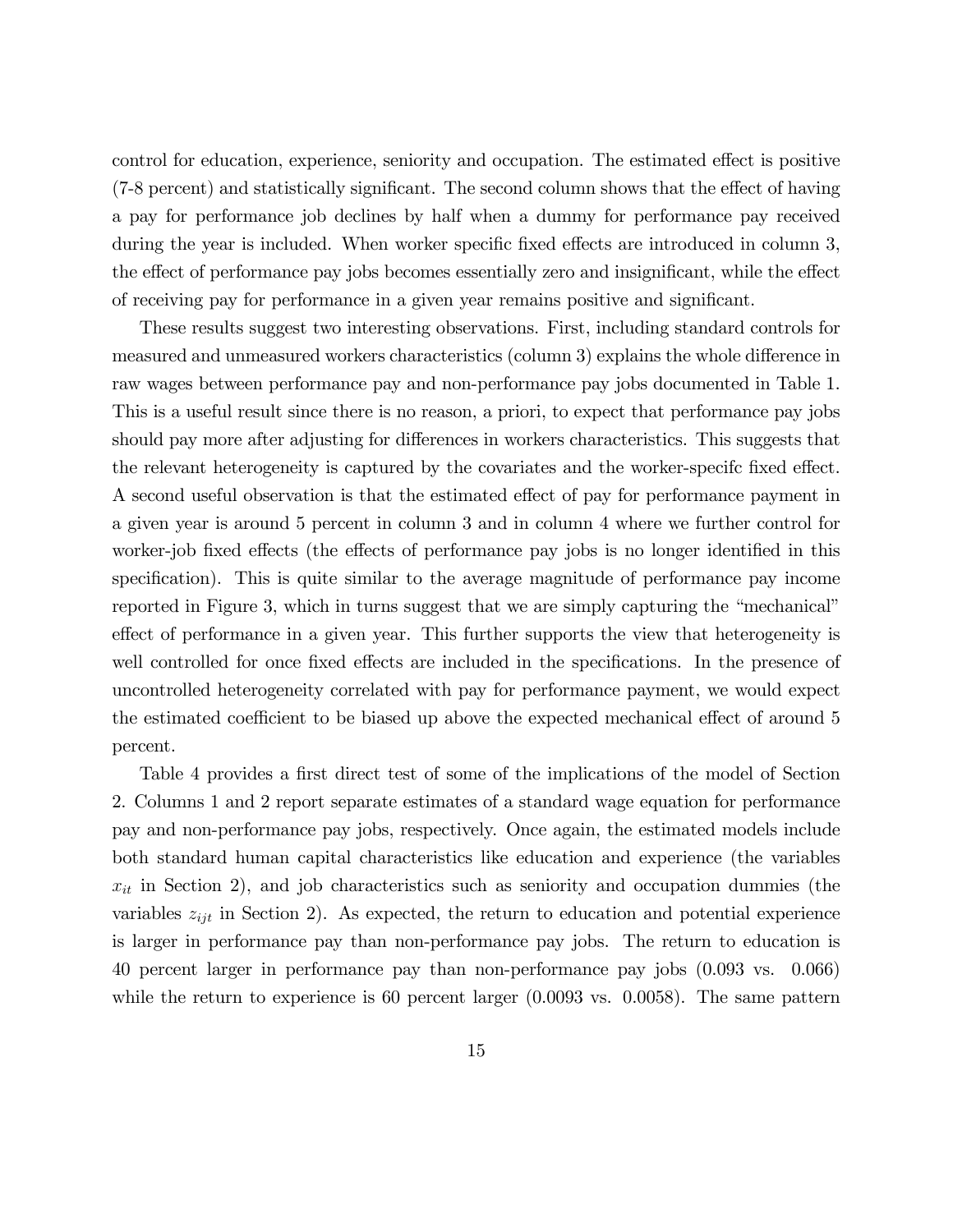of results can be observed in Figure 4 that shows in more detail the relationship between wages and education in performance pay and non-performance pay jobs. The results also remain relatively unchanged when a person-specific fixed effect is introduced in columns 3 and 4. For instance, the coefficient on education is  $0.018$  larger in bonus than non-bonus jobs (compared to a 0.028 difference in OLS models). Note that we estimate a pooled model with interactions because education is almost time-invariant (for a given person) in our PSID sample. This means that we cannot separately identify the effect of education from the fixed effect when running separate models for performance pay and non-performance pay jobs. The interaction term between performance pay and education is still identified, however, because of the "switchers" who that are both observed on performance pay and non-performance pay jobs. The results for education mean, for example, that more educated workers get a bigger wage gain from switching from a non-performance pay to a performance pay job than less educated workers. Overall, the results support the implication of the model that returns to measured skills are higher in performance pay than non-performance pay jobs.

By contrast, the effect of seniority is lower in performance pay than non-performance pay jobs. This is consistent with the view that seniority is a job characteristics that matters when wages are attached to jobs, but not when wages are attached to workers. The difference remains significant (and quantitatively larger) when worker fixed effects are added in columns 3 and 4. The other key set of job characteristics we focus on are occupation dummies. Table 5 shows both OLS and fixed effect estimates of the (one-digit) occupation effects for performance pay and non-performance pay jobs (the other variables shown in Table 4 are included in these regressions but not reported in the table). As in Gibbons et al. (2005), including worker-specific fixed effect dramatically reduces the magnitude of the occupation effects. After controlling for fixed effects, the standard deviation of the occupation effects is smaller in performance pay jobs  $(0.051)$  than in non-performance pay jobs  $(0.062)$ . This is, once again, consistent with the predictions of Section 2.

Table 6 explores the other predictions of the model about how the variance of the different components of the error term compare for performance pay and non-performance pay jobs.<sup>9</sup> The most interesting comparison is column 2 vs. column 4 of Panel B. Only "switchers"

<sup>&</sup>lt;sup>9</sup>See Parent (1999) for a related analysis with the NLSY comparing piece rate/commission workers and those receiving bonuses to salaried and hourly paid workers.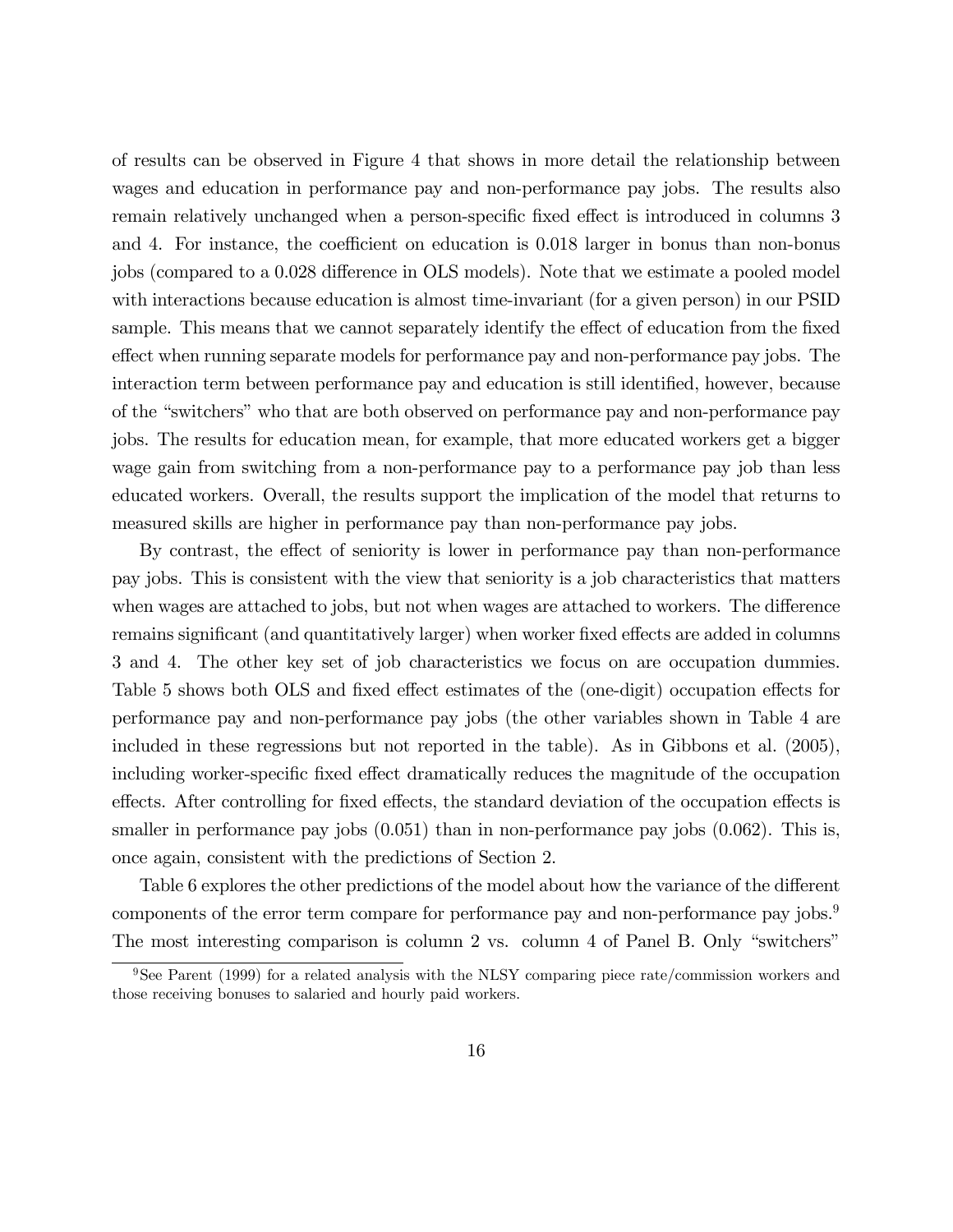who are observed on both performance pay and non-performance pay jobs are used in Panel B. This means that the underlying variance of the person-specific component  $\theta_i$  is the same for the performance pay and non-performance pay samples. As a result, the relative return to this component in performance pay and non-performance pay jobs,  $d_t^p/d_t^n$ , is equal to the square root of the ratio of the estimated variance of  $\theta_i$  in performance pay and nonperformance pay jobs. These variances are 0.094 and 0.044, which implies that the ratio  $d_t^p/d_t^n$  is equal to 1.46. In other words,  $d_t^p$  $t_t^p$  is 46 percent larger than  $d_t^n$ . This is very interesting since we found in Table 4 that the return to education and experience in performance pay jobs also exceeded the return on non-performance pay jobs by factor in the 40-60 percent range. Strictly speaking, the model implies that all these returns should be proportional with a factor a proportionality given by  $s^p/s^n$ . This simple model thus appears to be a parsimonious way of modelling the wage structure in performance pay and non-performance pay jobs.

Also consistent with the theoretical predictions, the results indicate that the variance of the job-specific term is much smaller in performance pay  $(0.009)$  than non-performance pay jobs (0.038). In intuitive terms, this suggests that the Örm an individuals works for explains quite a bit of the wage variation in non-performance pay jobs, but much less in performance pay jobs. This provides quite convincing evidence that pay for performance is indeed a good proxy for whether wages are attached to workers instead of jobs. Finally, the variance of the "residual" or idiosyncratic term is slightly smaller in performance pay than in non-performance pay jobs. Remember, however, that the model did not have specific predictions about whether this variance should be larger in one type of job or the other.

We also present some complementary evidence from the NLSY in Table 7. As in the case of the PSID, we run separate wage regressions for performance pay and non-performance pay jobs. We also exploit the fact that the Armed Forces Qualifying Test (AFQT) score, which is available in the NLSY, can be used as a proxy for unmeasured productive characteristics. Since the AFQT score is a pure worker characteristic, as opposed to a job characteristic, its effect on wages should be larger in performance pay than in non-performance pay jobs. Table 7 confirms that both in the late 1980s and in the late 1990s, returns to productive worker characteristics (education, experience, and the AFQT score) are larger in performance pay than non-performance pay jobs.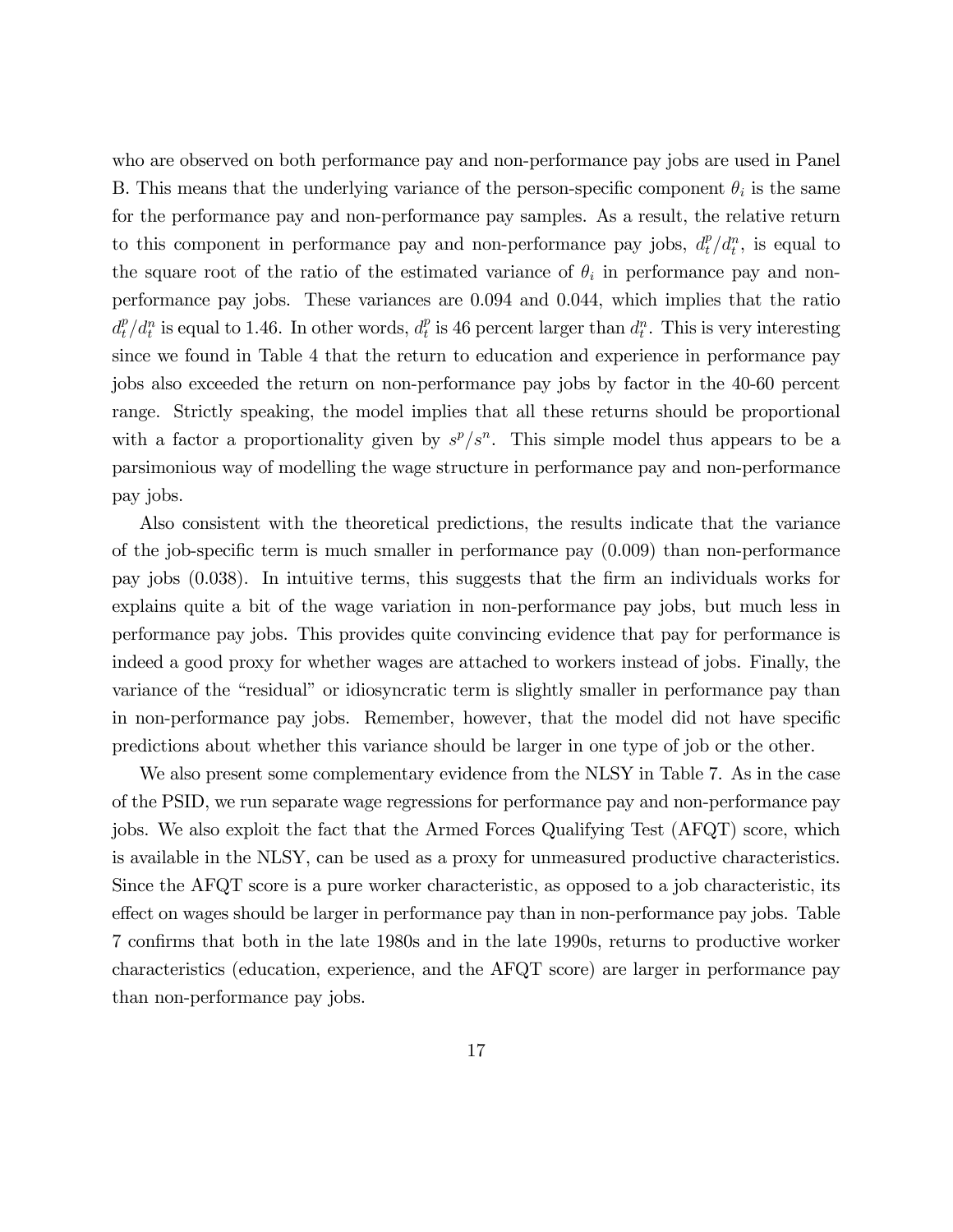In summary, our analysis of the PSID data strongly supports the view that wages on performance pay jobs are more closely linked to productive characteristics than wages on nonperformance pay jobs. Relative to performance pay jobs, wages on these other jobs depend more on the characteristics of the jobs people hold than on the productive characteristics of the individuals. The fact that the results from the NLSY where we use a different measure of pay for performance are similar to the main PSID results highlights the robustness of our main findings. The next section explores the implications of these findings for the growth of wage inequality between the late 1970s and the early 1990s.

## 5 Performance pay and the growth in wage inequality

In this section, we perform a decomposition that is very similar to what has been done to quantify the contribution of de-unionization to the growth in wage inequality. As in the case of unions, we decompose the effect of performance pay into a between- and withingroup component. The between-group component, or "wage gap" effect, reflects the fact that a positive wage gap between performance pay and non-performance pay jobs tends to increase inequality. The within-group (groups being performance pay and non-performance pay jobs) component can be divided in two subterms. First, higher returns to measurable characteristics (education and experience) in performance pay jobs create more wage dispersion within the performance pay sector. Similarly, differences in the variance of the error term can also contribute to the effect of performance pay on overall inequality. This latter term could be further split up into the three error components discussed above (personspecific, firm-specific, and the idiosyncratic or residual term). Finally, we use DiNardo et al.  $(1996)$ 's procedure to adjust for differences in the distribution of measured characteristics when computing the various counterfactuals. See DiNardo and Lemieux (1997) for a very similar decomposition applied to unionization.

Before presenting the decomposition results, we first report some descriptive information on the trends in wage inequality to be explained. Figure 5 summarize the changes in wage inequality in our PSID data by showing the evolution of the standard deviation of wages in performance pay, non-performance pay, and all jobs between 1977 and 1996. As expected,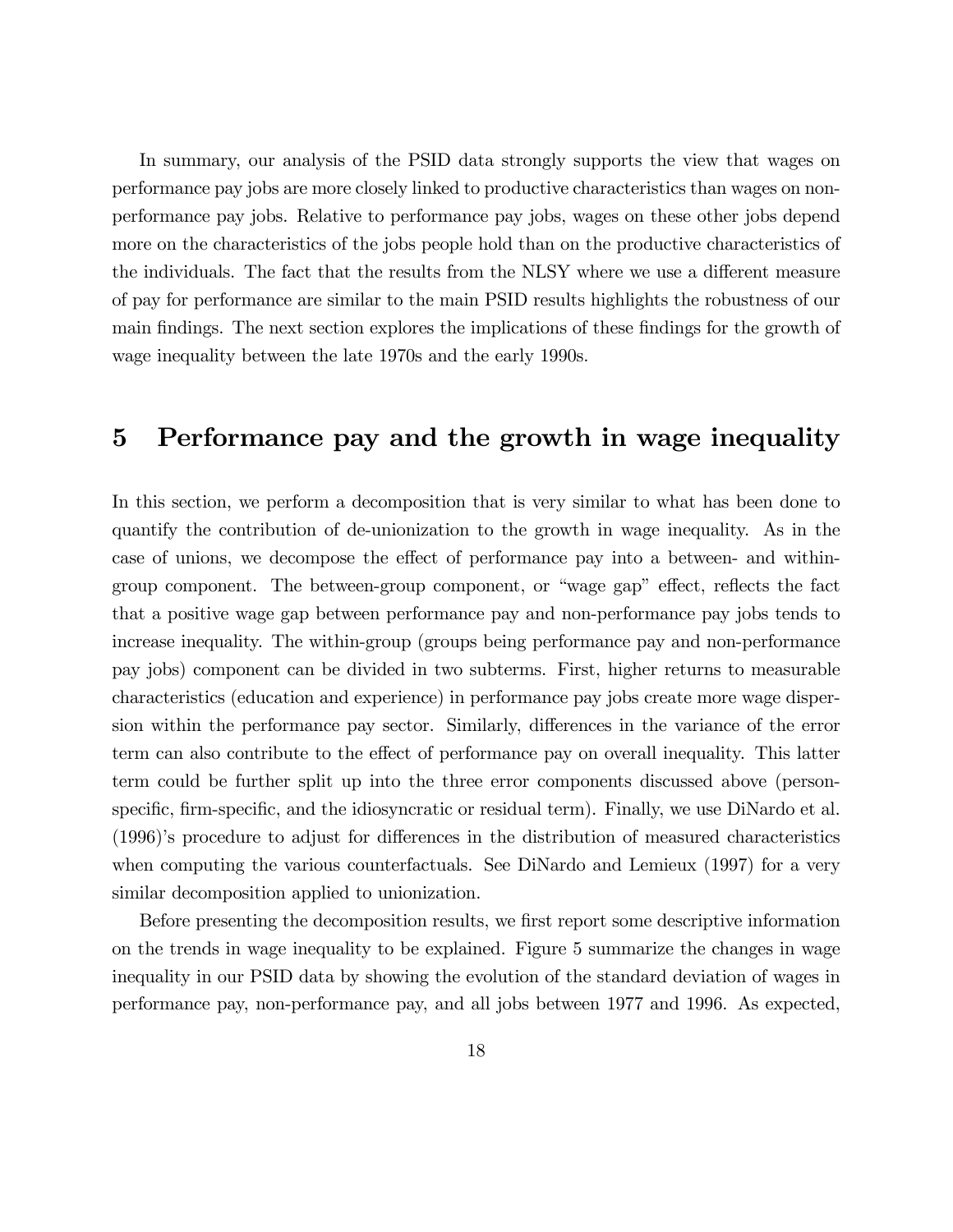the figure indicates a substantial increase in inequality over time. For example, Panel A of Figure 5 shows that the standard deviation of hourly wages for all jobs increased from about 0.52 in 1977 to over 0.60 in the early 1990s, before going down a bit in the 1990s. More interestingly, the standard deviation for performance pay jobs increased generally faster than in non-performance pay jobs. This pattern is even clearer in Panel B that only focuses on full-time/full-year workers. Along with Figure 2a, these results suggest that performance pay jobs are closely linked to the growth of wage inequality since 1) inequality grew faster in performance pay jobs, and 2) the growing incidence of performance pay jobs means that an increasingly large fraction of workers are employed in this more unequal sector.

The decomposition results are reported in Table 8. The decomposition is performed for all workers, but wages are weighted by the number of hours of work to get a distribution of wages representative over all the hours worked in the economy, as in DiNardo et al. (1996). As indicated at the bottom of the table, the variance grew by 0.1076 over the period considered (1976-79 to 1990-93). The question is how much of this can be attributed to the rising incidence in performance pay jobs from 0.3191 (column 2) to 0.4750 (column 5)? In terms of the three components discussed above, the between or wage gap component (row 7) increased from 0.0039 in the 1976-79 to 0.0127 in 1990-93. The within-group component associated to observables increased from  $0.0095$  to  $0.0295$  (row 3). Finally, the effect related to the variance of the error term (row  $6)$ ) decreased from 0.0052 to 0.0028, offsetting in part the two other factors. We show at the bottom of the table that the three terms combined together explain 0.0264, or 25 percent, of the overall increase in the variance.

## 6 Conclusion

An increasing fraction of jobs in the U.S. labor market include a performance pay component in addition to regular wages and salaries. In this paper, we look at the effect of the growing incidence of performance pay on wage inequality. The basic premise of the paper is that performance pay jobs have a more "competitive" pay structure that rewards productive characteristics of workers more than other jobs. We develop a simple model to illustrate this point and derive several testable implications. Consistent with this view, we show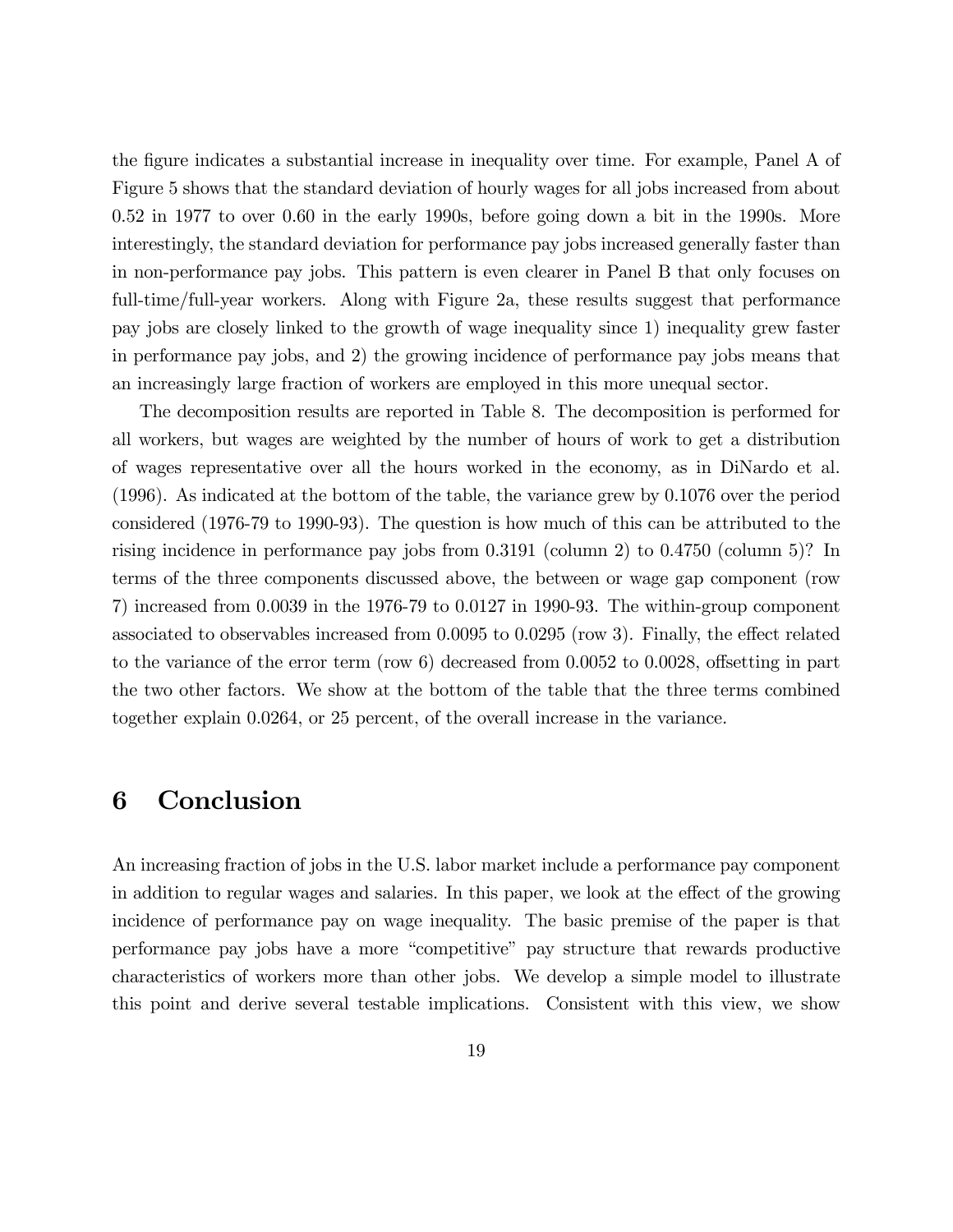that compensation in performance pay jobs is more closely tied to both measured (by the econometrician) and unmeasured productive characteristics of workers. We conclude that the growing incidence of performance pay accounts for 25 percent of the growth in male wage inequality between the late 1970s and the early 1990s.

## References

- Altonji, Joseph G. and Charles Pierret, "Employer Learning and Statistical Discrimination," Quarterly Journal of Economics, 2001, 116  $(1)$ , 313–350.
- Beaudry, Paul and John DiNardo, "The Effect of Implicit Contracts on the Movement of Wages over the Business Cycle: Evidence from Micro Data," Journal of Political Economy, August 1991,  $99(4)$ , 665–688.
- Brown, James N. and Audrey Light, "Interpreting Panel Data on Job Tenure," Journal of Labor Economics, 1992, 10 (2), 219-257.
- Card, David, "The Effect of Unions on the Structure of Wages: A Longitudinal Analysis,"  $Econometrica, 1996, 64, 957-979.$
- DiNardo, John and Thomas Lemieux, "Diverging Male Wage Inequality in the United States and Canada, 1981-88: Do Institutions Explain the Difference?," Industrial and Labor Relations Review, July 1997,  $50(4)$ , 629–651.
- $\Box$ , Nicole Fortin, and Thomas Lemieux, "Labor Market Institutions and the Distribution of Wages, 1973-1992: A Semiparametric Approach," Econometrica, September 1996,  $64$  (5), 1001–1044.
- Farber, Henry S. and Robert Gibbons, "Learning and Wage Dynamics," Quarterly Journal of Economics, 1996, pp.  $1007-1048$ .
- **Freeman, Richard**, "The Exit-Voice Tradeoff in the Labor Market: Unionism, Job Tenure, Quits, and Separations," Quarterly Journal of Economics, June 1980,  $94$  (4), 643–673.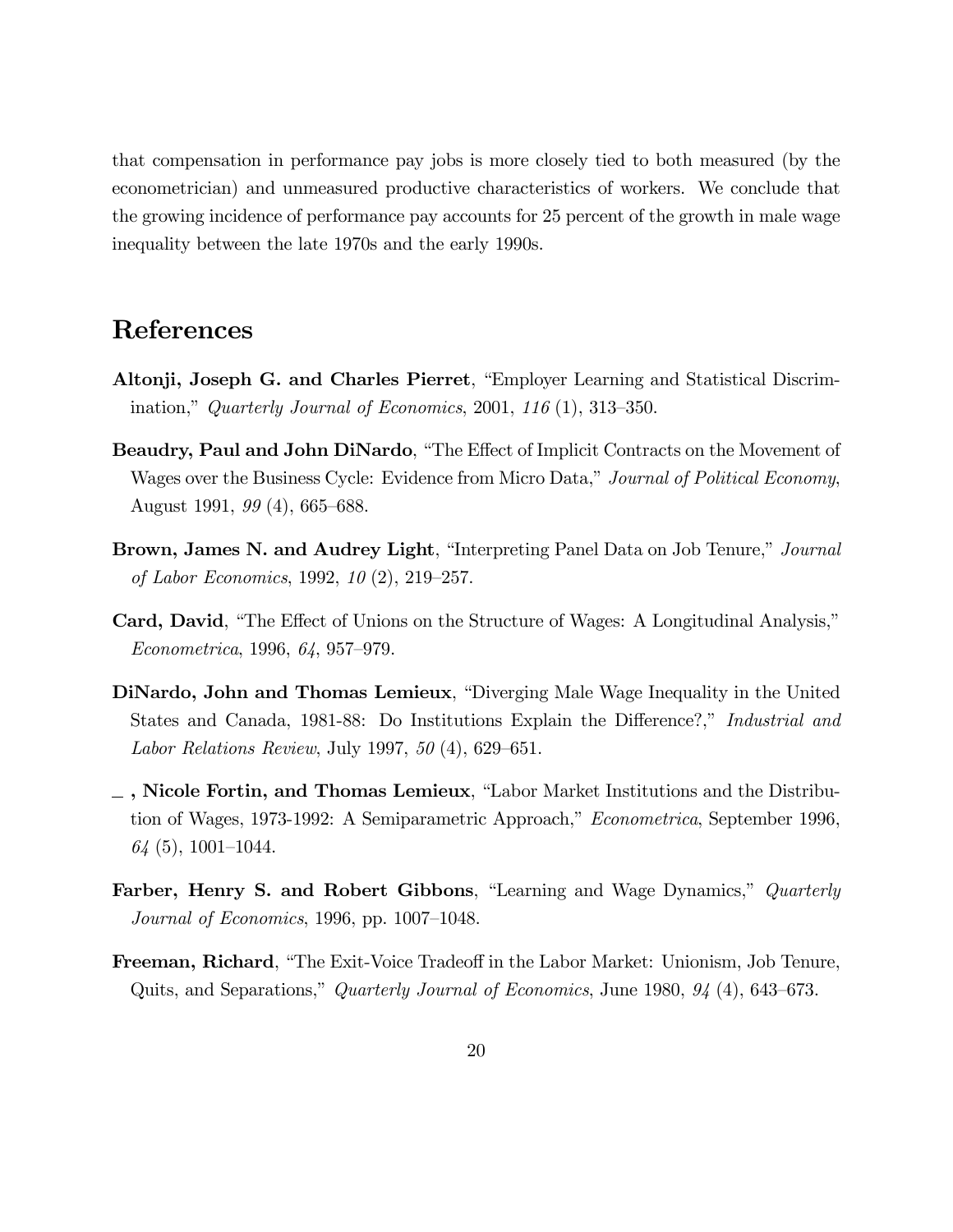- Gibbons, Robert, Lawrence F. Katz, Thomas Lemieux, and Daniel Parent, "Comparative Advantage, Learning, and Sectoral Wage Determinition," Journal of Labor Economics, 2005, 23, 681–723.
- Juhn, Chinhui, Kevin M. Murphy, and Brooks Pierce, "Wage Inequality and the Rise in Returns to Skill," *Journal of Political Economy*, 1993,  $101$  (3), 410–442.
- Katz, Lawrence F. and Kevin M. Murphy, "Changes in Relative Wages, 1963-1987: Supply and Demand Factors," Quarterly Journal of Economics, February 1992, 107 (1),  $35 - 78.$
- **Lawler, Edward E.**, "Pay Practices in Fortune 1000 Corporations," WorldatWork Journal, 2003, 12, 45-54.
- Lemieux, Thomas, "Estimating the Effects of Unions on Wage Inequality in a Panel Data Model with Comparative Advantage and Nonrandom Selection," Journal of Labor Economics, 1998, 16  $(2)$ , 261–291.
- $\Box$ , "Increasing Residual Wage Inequality: Composition Effects, Noisy Data, or Rising Demand for Skill?," American Economic Review, 2006, 96 (3).
- **Parent, Daniel**, "Methods of Pay and Earnings: A Longitudinal Analysis," *Industrial and* Labor Relations Review, October 1999, 53 (1).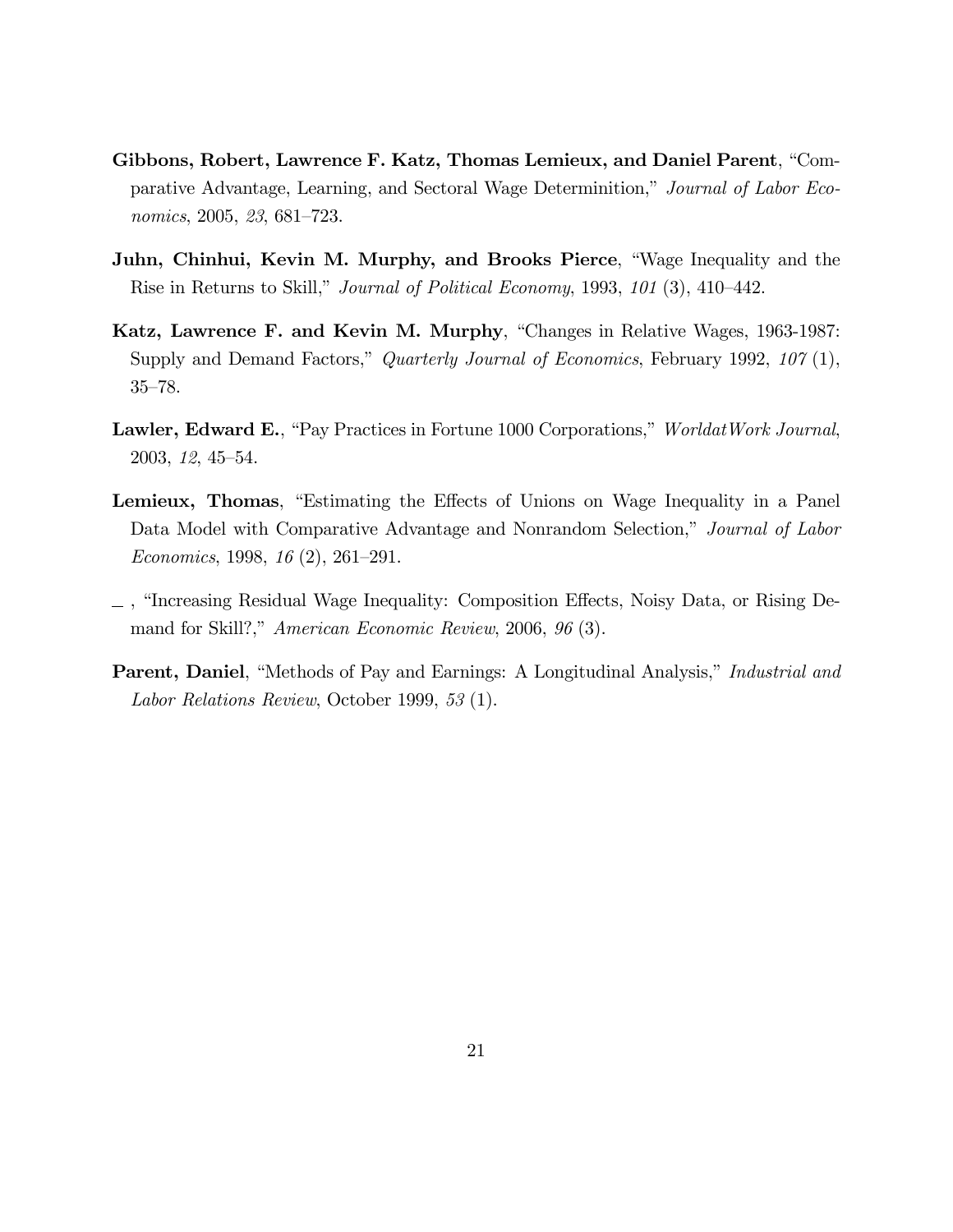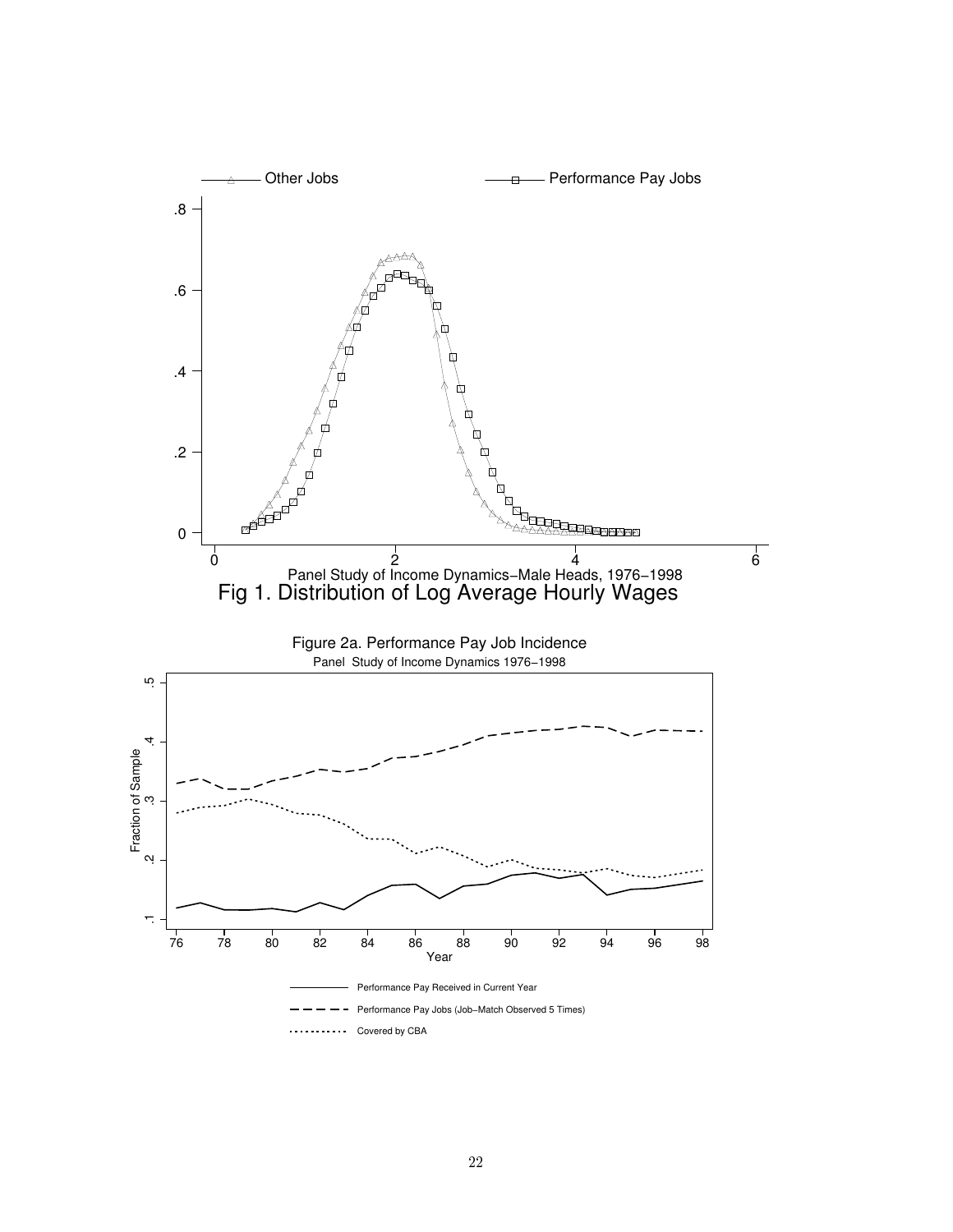

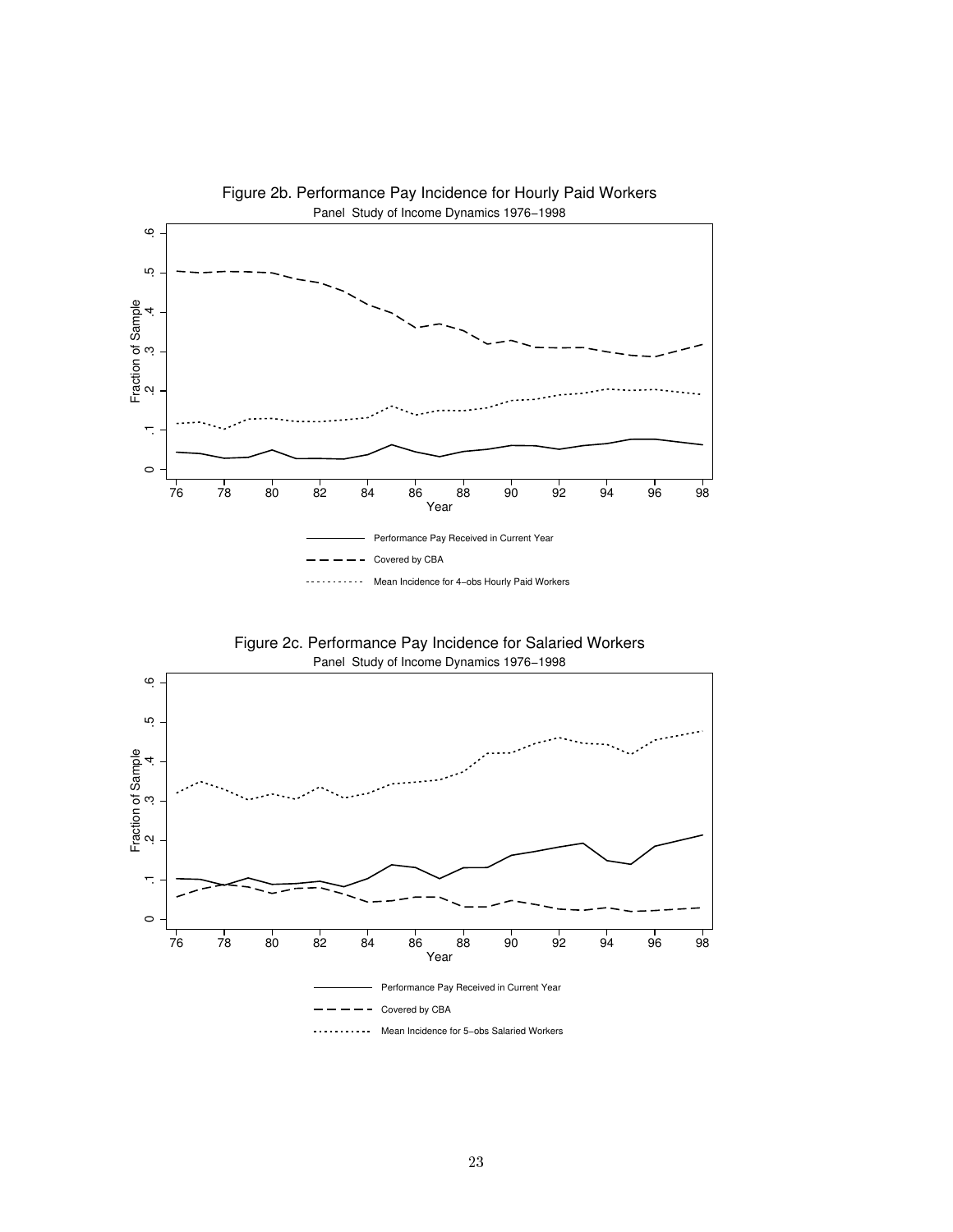



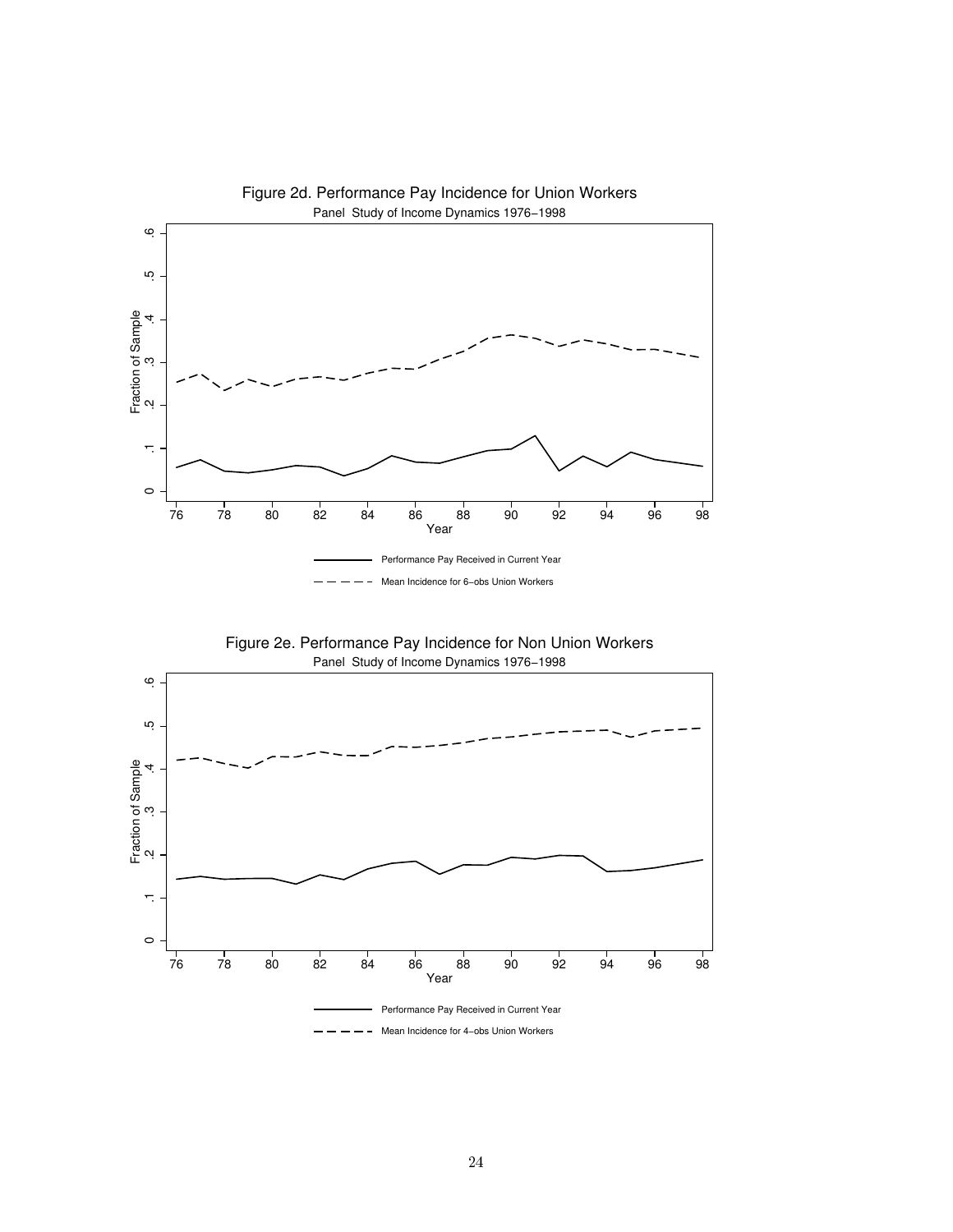

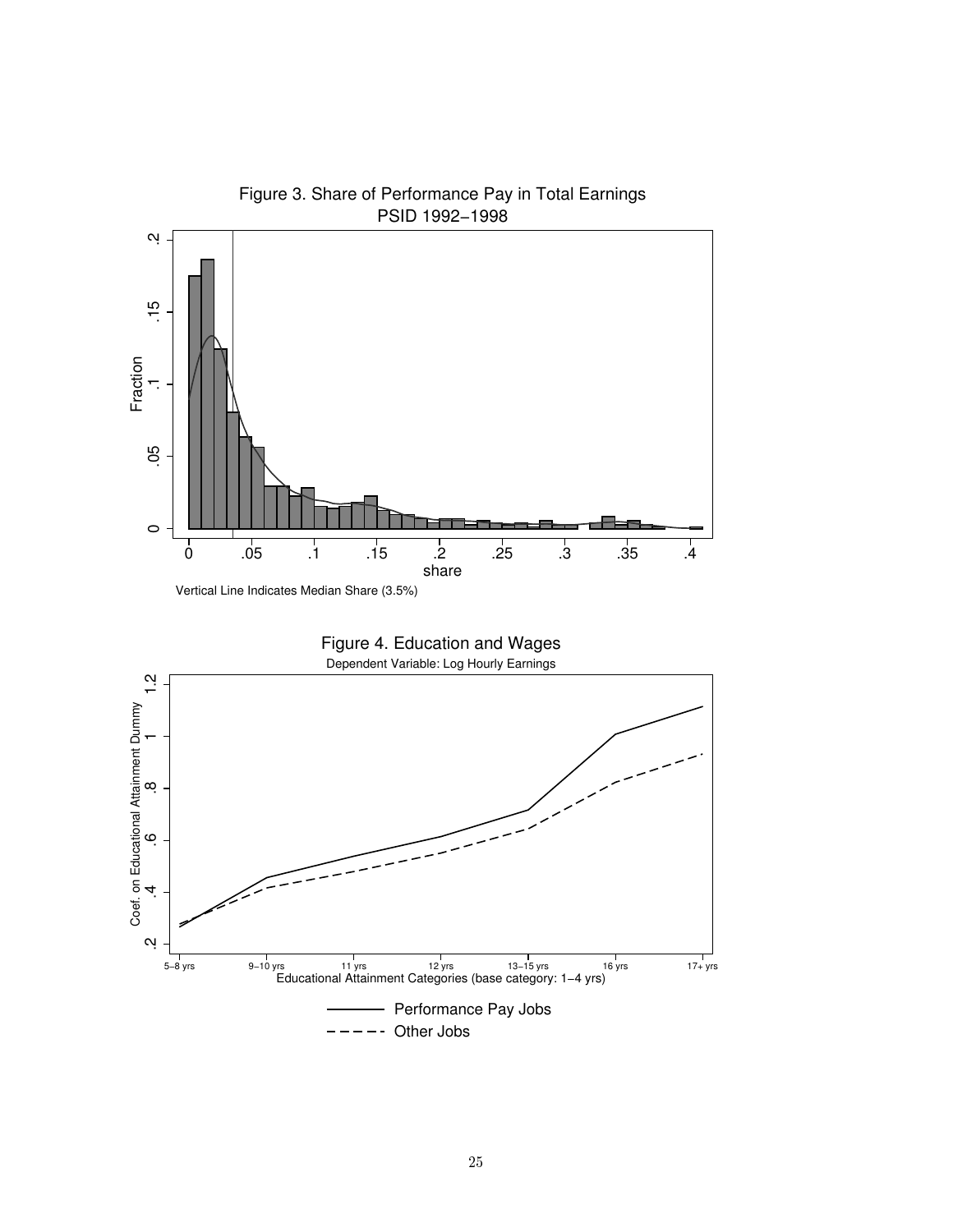

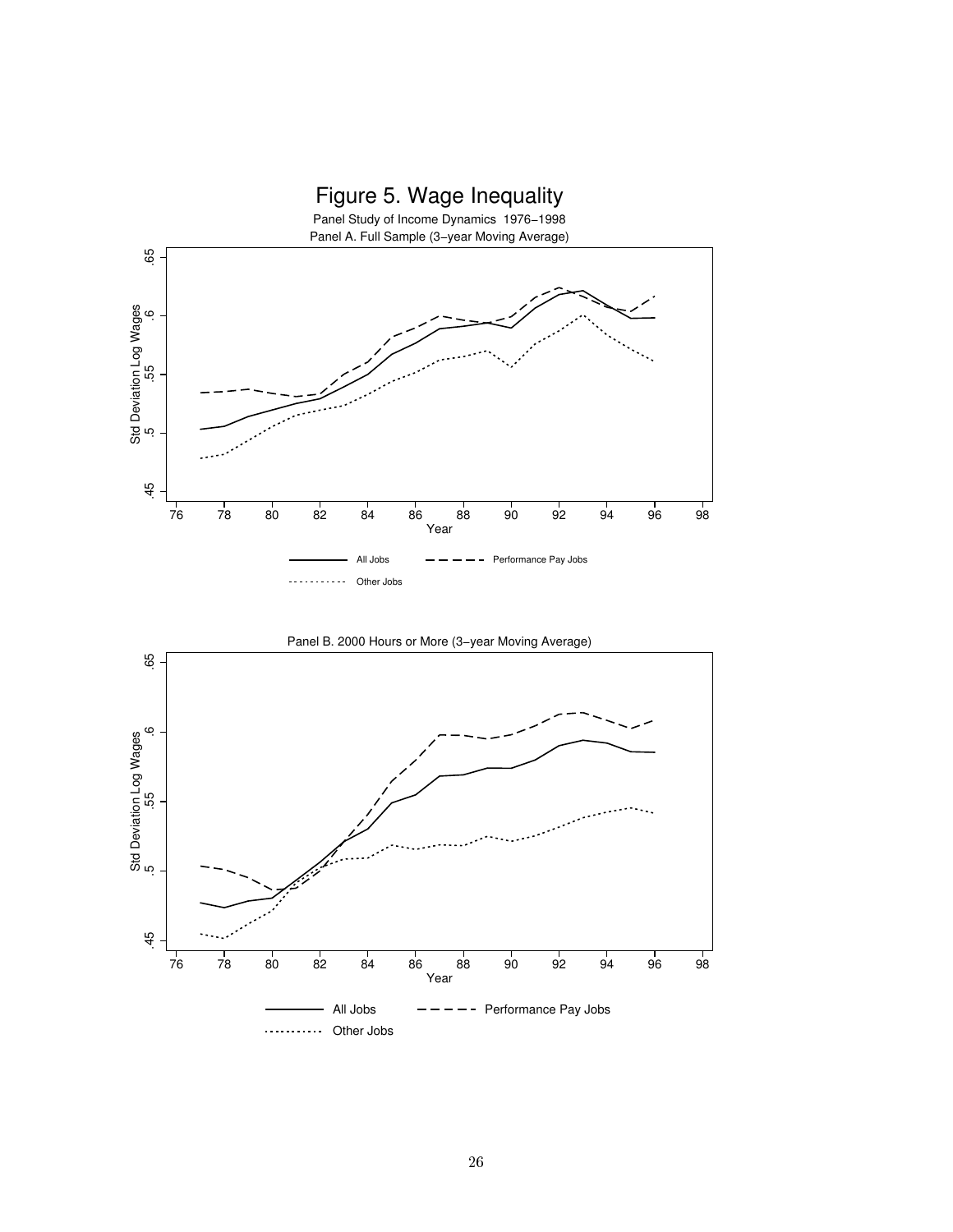|                                | Non Performance<br>Pay Jobs | Performance Pay<br>Jobs |
|--------------------------------|-----------------------------|-------------------------|
|                                |                             |                         |
| Average Hourly Earnings (\$79) | 8.39                        | 10.63                   |
| Education                      | 12.53                       | 13.32                   |
| <b>Potential Experience</b>    | 18.76                       | 18.81                   |
| <b>Employer Tenure</b>         | 7.61                        | 9.15                    |
| Married                        | 0.75                        | 0.78                    |
| Covered by CBA                 | 0.28                        | 0.15                    |
| Non White                      | 0.13                        | 0.10                    |
| Paid by the Hour               | 0.65                        | 0.32                    |
| Paid a Salary                  | 0.32                        | 0.50                    |
| <b>Annual Hours Worked</b>     | 2105.73                     | 2270.46                 |
| # workers (Tot:3181)           | 2790                        | 1449                    |
| # Job Matches (Tot: 8631)      | 6573                        | 2058                    |
| # Observations (Tot: 30424)    | 19125                       | 11299                   |

### Table 1. Summary Statistics: Panel Study of Income Dynamics 1976-1998

Notes. Performance pay jobs are employment relationships in which part of the worker's total compensation includes a variable pay component, (bonus, commission, piece rate). Any worker who reports overtime pay is considered to be in a non performance pay job.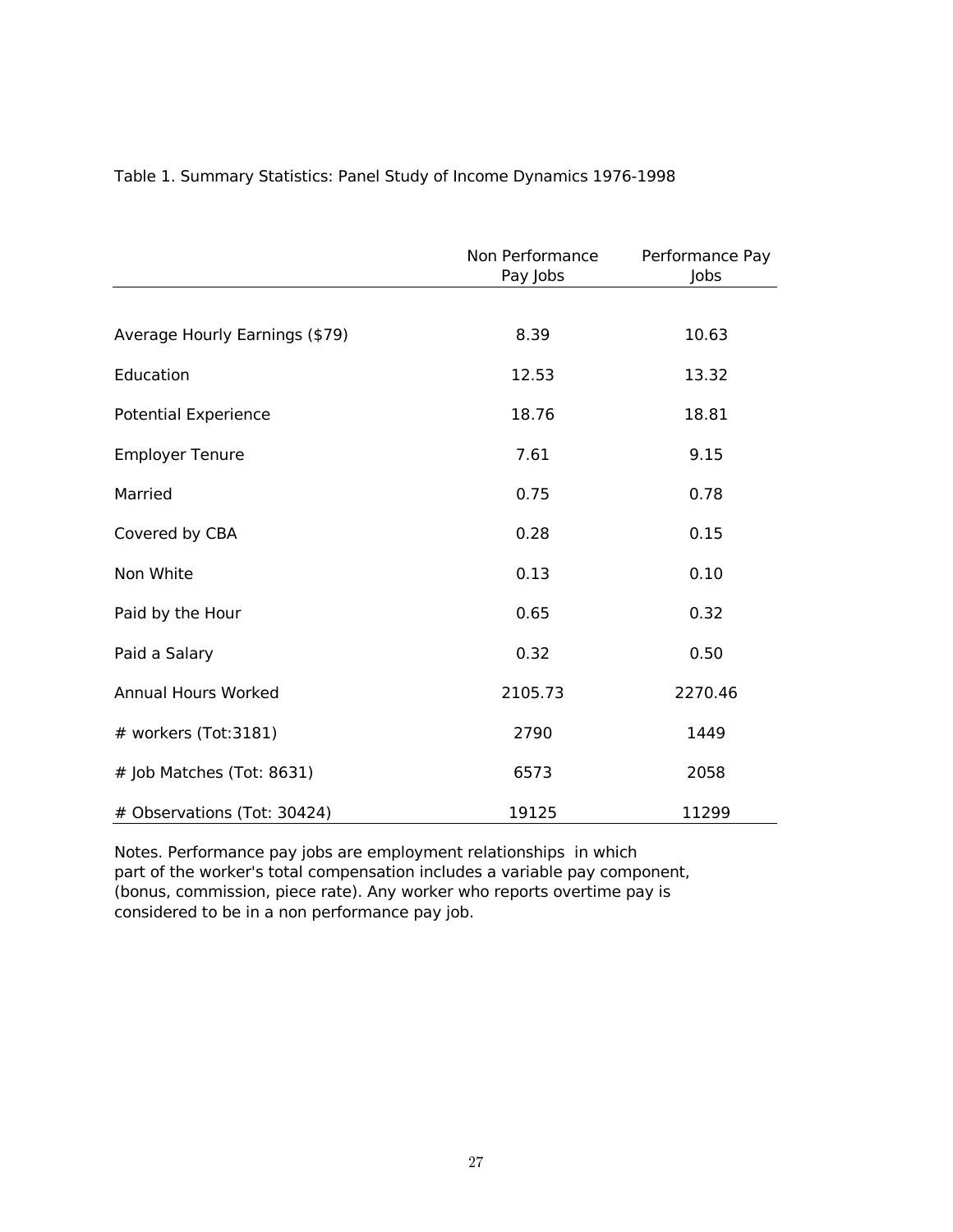| くくりくしく<br>$\frac{1}{2}$                                               |
|-----------------------------------------------------------------------|
|                                                                       |
|                                                                       |
|                                                                       |
|                                                                       |
|                                                                       |
| )<br>.                                                                |
| a of Performance Pay Indistry and Occupation<br>ゾニ In Internation テープ |
|                                                                       |
| isan<br>:<br>;                                                        |
| -<br>7<br>آ                                                           |

ءَ∟

| Industry categories<br>$(1$ digit) | Professionals       | Managers         | Sales                                       | Occupation categories (1 digit)<br>Clerical | Craftmen                  | Operatives   | Laborers         | Services         | Total            |
|------------------------------------|---------------------|------------------|---------------------------------------------|---------------------------------------------|---------------------------|--------------|------------------|------------------|------------------|
| Min.& Durables                     | $0.08**$<br>$0.47*$ | 0.13             | $\begin{matrix} 0.00 \\ 0.00 \end{matrix}$  | 0.36<br>0.02                                | 0.19<br>0.07              | 0.05<br>0.14 | $\frac{1}{0.06}$ |                  | 0.23<br>0.07     |
| Non-Durables                       | 0.13<br>0.57        | $0.43$<br>$0.19$ | 0.30<br>0.05                                | 0.24<br>0.04                                | 0.18<br>0.02              | 0.15<br>0.03 | 0.03             | 0.03             | $0.25$<br>0.08   |
| Transpo., Utils                    | 0.30<br>0.06        | 0.26<br>0.06     | $0.61$<br>$0.15$                            | 0.34<br>0.09                                | 0.20<br>0.04              | 0.29<br>0.09 | $0.15$<br>$0.01$ | 0.79<br>0.10     | 0.25<br>0.06     |
| FIRE                               | $0.73$<br>$0.24$    | $0.55$<br>$0.16$ | 0.20<br>0.09                                | $0.25$<br>$0.12$                            | 0.00<br>0.00              | 0.00<br>0.00 |                  | 0.20<br>0.07     | $0.39$<br>$0.15$ |
| Bus., Prof. Serv.                  | $0.34$<br>0.11      | 0.54<br>0.24     | 0.46<br>0.14                                | 0.30<br>0.17                                | 0.28<br>$\overline{0.11}$ | 0.15<br>0.07 |                  | 0.00<br>0.00     | 0.30<br>0.12     |
| Personal Serv.                     | 0.05<br>0.31        | 0.26<br>0.51     | $\begin{array}{c} 0.00 \\ 0.00 \end{array}$ | 0.05<br>0.00                                | 0.04<br>0.04              | 0.07<br>0.21 |                  | 0.03             | $0.29$<br>$0.15$ |
| Whol-Tr.& Oth Serv.                | $0.58$<br>0.14      | 0.14<br>0.14     | $0.37$<br>$0.17$                            | $0.24$<br>0.02                              | 0.13<br>0.12              | 0.20<br>0.14 | $0.19$<br>$0.19$ |                  | $0.34$<br>0.13   |
| Retail Trade                       | $0.31$<br>$0.10$    | 0.30<br>0.11     | $0.30$<br>$0.19$                            | 0.28                                        | 0.19<br>0.10              | 0.03<br>0.21 | 0.17<br>0.00     | 0.26<br>0.18     | $0.25$<br>$0.11$ |
| Construction                       | 0.66<br>0.26        | 0.24             |                                             | 0.00<br>0.00                                | 0.06<br>0.11              | 0.12<br>0.11 | $0.23$<br>$0.11$ |                  | 0.14<br>0.07     |
| Total                              | $0.11$<br>0.11      | 0.15<br>0.15     | $0.35$<br>$0.13$                            | $0.27$<br>$0.08$                            | 0.18<br>0.06              | 0.06<br>0.17 | 0.14             | $0.15$<br>$0.09$ | 0.26<br>0.09     |
|                                    |                     |                  |                                             |                                             |                           |              |                  |                  |                  |

\*%Performa nce Pa y Jobs; \*\*%Received either a pon a<br>Sus commission /piece ra te in given year.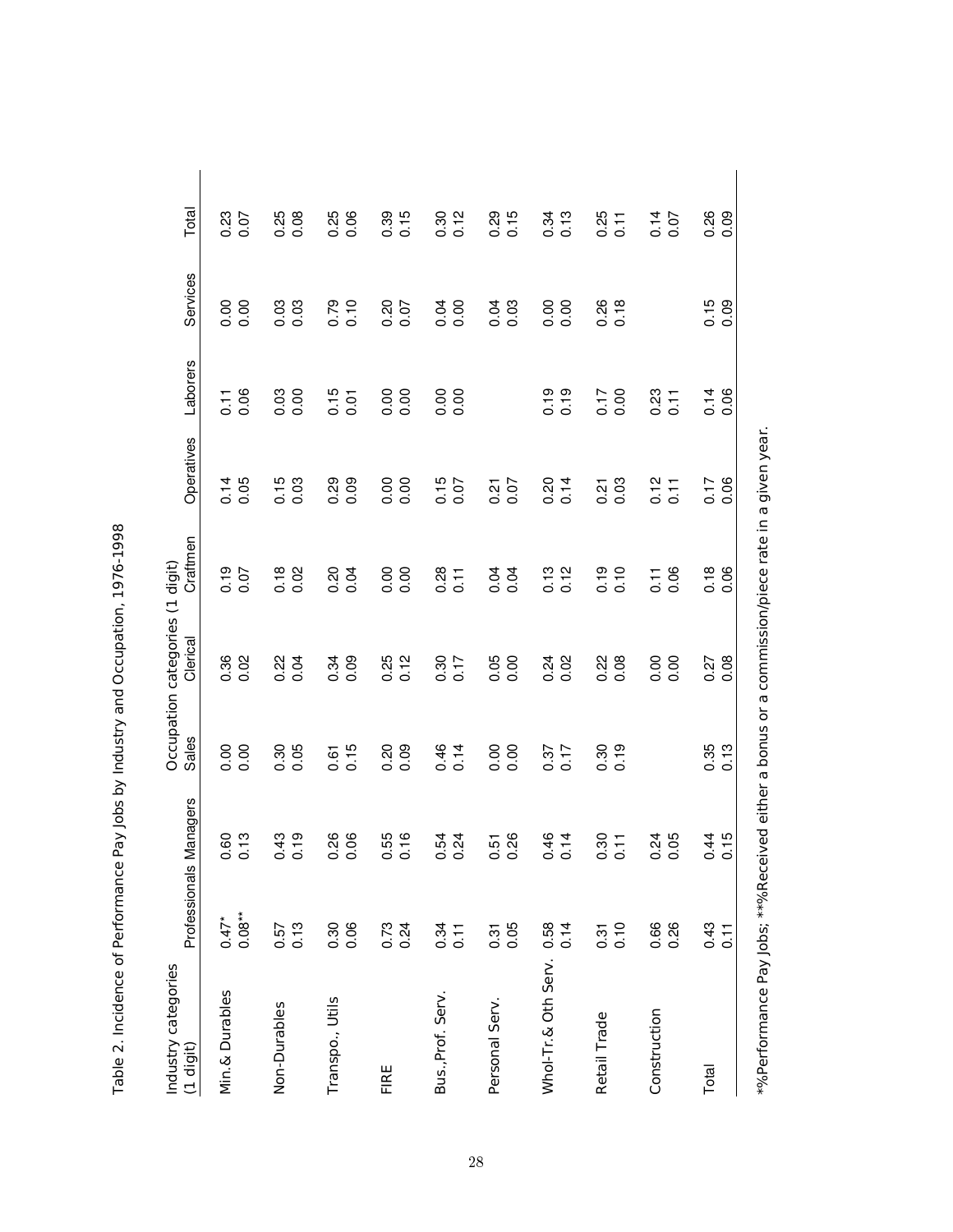#### Table 3. Performance Pay Jobs and Log Average Hourly Earnings (Standard Errors in Parentheses)

|                                                                      |                          |                    | Specification      |                       |                                 |
|----------------------------------------------------------------------|--------------------------|--------------------|--------------------|-----------------------|---------------------------------|
| Variable                                                             | Levels                   | Levels             | Within-Worker      | Within-Worker         | Within-Job                      |
| Performance Pay Job Dummy                                            | 0.0725<br>(0.0140)       | 0.0331<br>(0.0153) | 0.0262<br>(0.0119) | $-0.0016$<br>(0.0124) | ٠                               |
| Performance Pay Received<br>in Past Year                             | $\overline{\phantom{0}}$ | 0.1073<br>(0.0155) |                    | 0.0593<br>(0.0090)    | 0.0499<br>(0.0060)              |
| Industry Dummies<br><b>Occupation Dummies</b><br><b>Year Dummies</b> | Yes<br>Yes<br>Yes        | Yes<br>Yes<br>Yes  | Yes<br>Yes<br>Yes  | Yes<br>Yes<br>Yes     | <b>Yes</b><br><b>Yes</b><br>Yes |
| Number of Obs.: 30,424                                               |                          |                    |                    |                       |                                 |

Performance job dummy=1 if either a bonus or commission/piece rate earnings are received at any time during the employment relationship; performance pay received in past year=1 if either a bonus, commissions/piece rates earnings are received in past calendar year. Other covariates are cubic functions of potential experience and tenure, the number of times a job-match is observed, years of completed schooling, calendar year average of the unemployment rate in the county of residence, and dummies for being married, nonwhite, and for union status and region of residence. Standard errors are adjusted for clustering at the job-match level.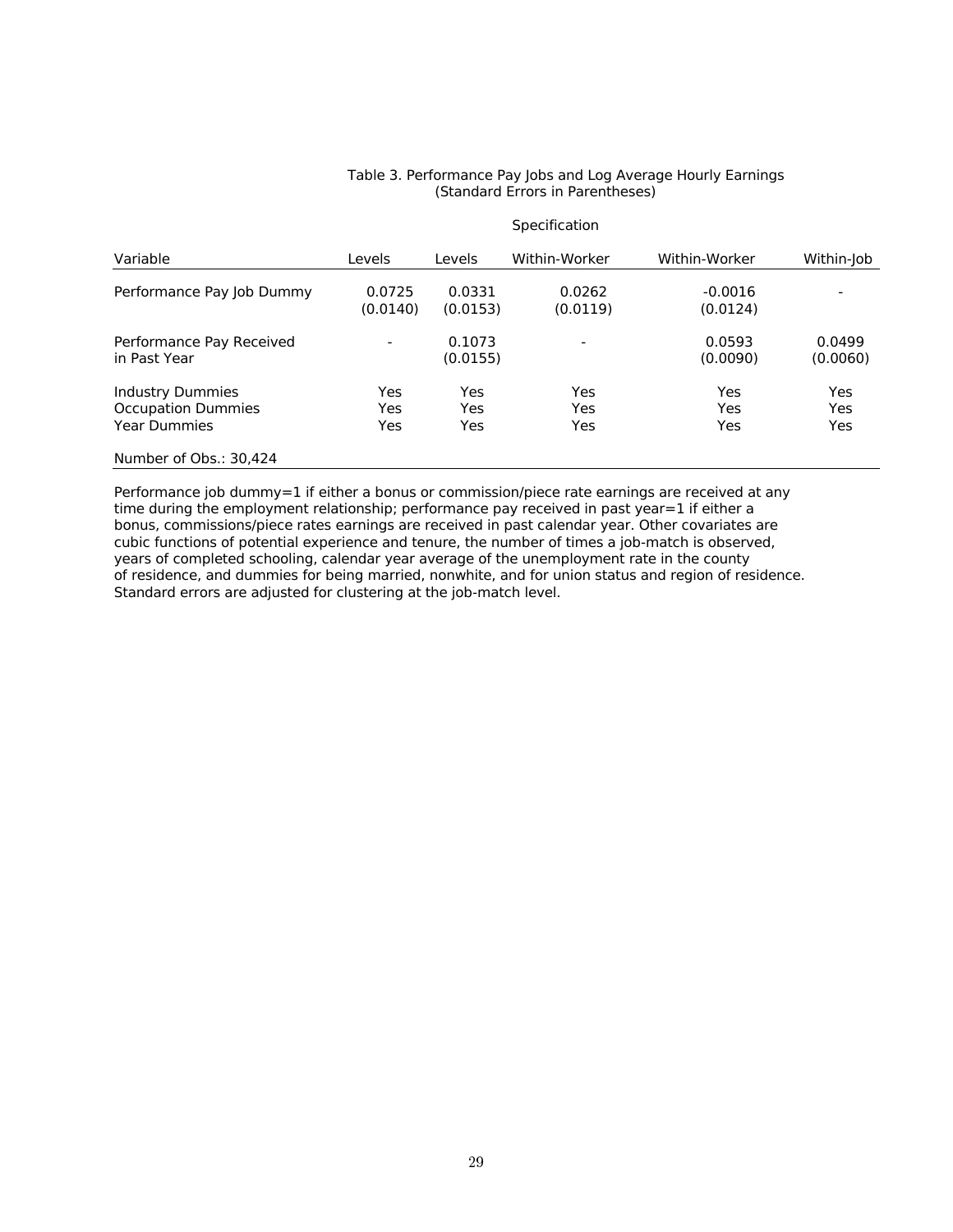| Table 4. Skills Related Wage Differentials and Performance Pay Jobs |
|---------------------------------------------------------------------|
| (Standard Errors in Parentheses)                                    |

|                                  |                    |                    | Specification         |                       |
|----------------------------------|--------------------|--------------------|-----------------------|-----------------------|
| Variable                         | OLS-PPJ            | OLS-Other Jobs     | OLS-Pooled            | Fixed-Effects-Pooled  |
| Performance Pay Job Dummy        |                    |                    | $-0.4371$<br>(0.0893) | $-0.2258$<br>(0.0385) |
| <b>Years Of Education</b>        | 0.0092<br>(0.0063) | 0.0657<br>(0.0036) | 0.0632<br>(0.0036)    | 0.0093<br>(0.0035)    |
| Education X Performance Pay Job  |                    |                    | 0.0360<br>(0.0065)    | 0.0176<br>(0.0029)    |
| <b>Potential Experience</b>      | 0.0093<br>(0.0012) | 0.0058<br>(0.0007) | 0.0057<br>(0.0007)    | $-0.0027$<br>(0.0015) |
| Experience X Performance Pay Job |                    |                    | 0.0039<br>(0.0013)    | 0.0025<br>(0.0006)    |
| Tenure                           | 0.0048<br>(0.0016) | 0.0058<br>(0.0009) | 0.0066<br>(0.0009)    | 0.0067<br>(0.0005)    |
| Tenure X Performance Pay Job     |                    |                    | $-0.0032$<br>(0.0017) | $-0.0018$<br>(0.0008) |
| Number of Observations           | 11299              | 19125              | 30424                 | 30424                 |

Other covariates are the same as those in Table 3, except for the higher order terms in experience and tenure.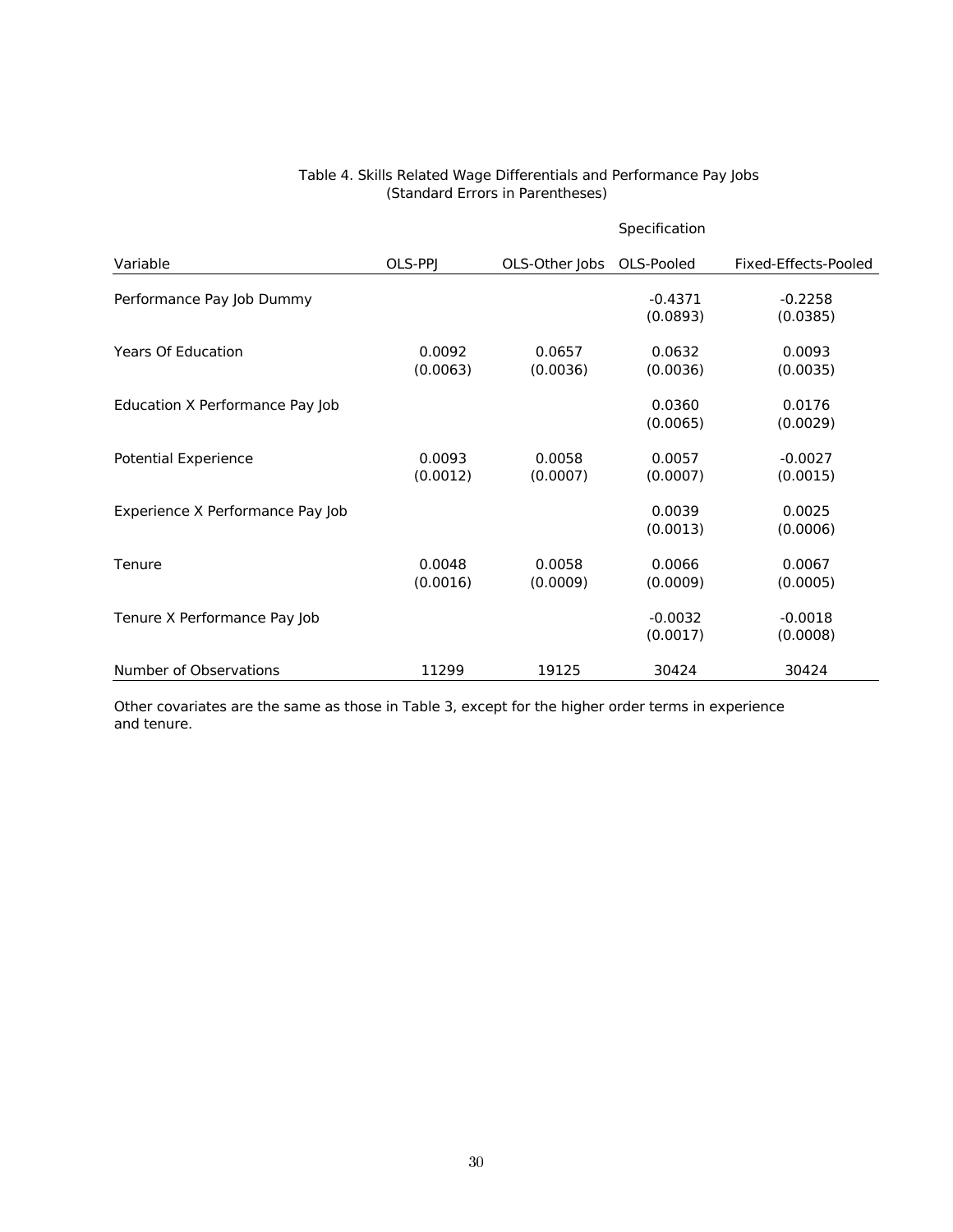|                                                    | OLS-PPJ  | FE-PPJ   | OLS-Other Jobs | FE-Other Jobs |
|----------------------------------------------------|----------|----------|----------------|---------------|
| Professionnals                                     | 0.000    | 0.000    | 0.000          | 0.000         |
| Managers                                           | 0.096    | 0.081    | $-0.057$       | $-0.022$      |
|                                                    | (0.034)  | (0.015)  | (0.028)        | (0.015)       |
| <b>Sales</b>                                       | $-0.081$ | $-0.050$ | $-0.201$       | $-0.069$      |
|                                                    | (0.043)  | (0.020)  | (0.047)        | (0.022)       |
| Clerical                                           | $-0.312$ | $-0.025$ | $-0.321$       | $-0.136$      |
|                                                    | (0.048)  | (0.020)  | (0.026)        | (0.016)       |
| Craftsmen                                          | $-0.178$ | 0.002    | $-0.216$       | $-0.052$      |
|                                                    | (0.033)  | (0.017)  | (0.024)        | (0.014)       |
| Operatives                                         | $-0.359$ | $-0.039$ | $-0.329$       | $-0.104$      |
|                                                    | (0.038)  | (0.019)  | (0.026)        | (0.015)       |
| Laborers                                           | $-0.365$ | $-0.054$ | $-0.397$       | $-0.117$      |
|                                                    | (0.052)  | (0.024)  | (0.031)        | (0.017)       |
| Service Workers                                    | $-0.369$ | $-0.090$ | $-0.490$       | $-0.189$      |
|                                                    | (0.054)  | (0.027)  | (0.030)        | (0.017)       |
| <b>Standard Deviation</b><br>of Occupation Dummies | 0.184    | 0.051    | 0.166          | 0.062         |
| Number of Observations                             | 11251    | 11251    | 19173          | 19173         |

# Table 5. Performance Pay Jobs and Interoccupation Wage Differentials<br>(Standard Errors in Parentheses)

Specification

Other covariates are the same as those in Table 4. Standard errors are adjusted for clustering at the job-match level.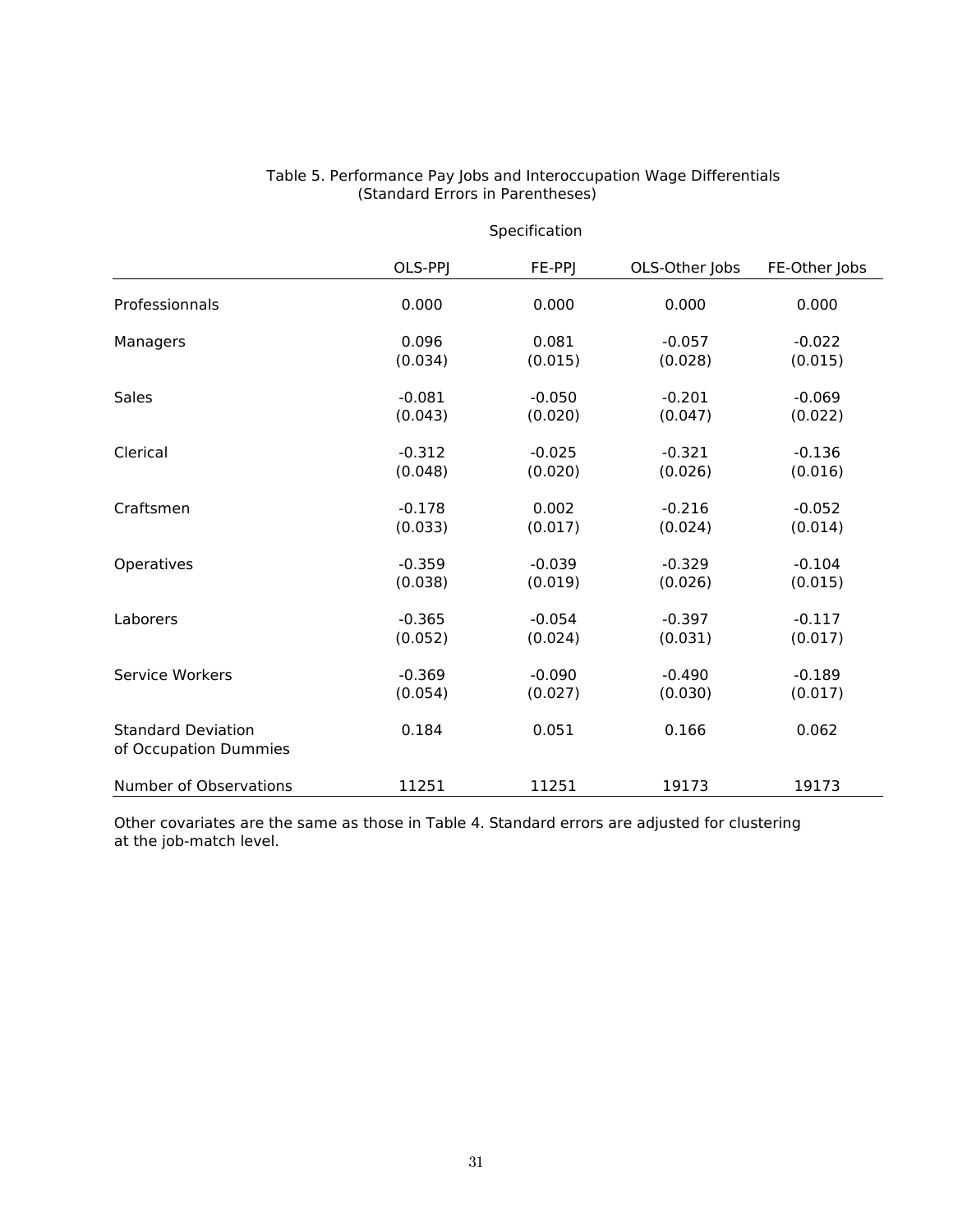#### Table 6. Error Component Models by Type of Job (Standard Error in Parentheses)

#### Panel A: Full Sample

|                                            |         | Bonus Pay Jobs   | Non Bonus Pay Jobs |                  |
|--------------------------------------------|---------|------------------|--------------------|------------------|
| Parameter                                  | $[1]$   | [2]              | $[3]$              | [4]              |
| Variance of                                | 0.107   | 0.099            | 0.072              | 0.056            |
| <b>Worker Component</b>                    | (0.001) | (0.004)          | (0.001)            | (0.001)          |
| Variance of Job-<br><b>Match Component</b> |         | 0.010<br>(0.003) |                    | 0.027<br>(0.003) |
| Variance of                                | 0.093   | 0.092            | 0.114              | 0.102            |
| <b>Residual Term</b>                       | (0.002) | (0.003)          | (0.002)            | (0.002)          |
| # Workers                                  | 1438    | 1438             | 2792               | 2792             |
| # Cross-Products                           | 74672   | 74672            | 118411             | 118411           |

Panel B: Workers Who Worked in Both Types of Jobs

|                                            |                  | Bonus Pay Jobs   |                  | Non Bonus Pay Jobs |
|--------------------------------------------|------------------|------------------|------------------|--------------------|
| Parameter                                  | $[1]$            | [2]              | [3]              | [4]                |
| Variance of                                | 0.101            | 0.094            | 0.061            | 0.044              |
| <b>Worker Component</b>                    | (0.001)          | (0.003)          | (0.002)          | (0.002)            |
| Variance of Job-<br><b>Match Component</b> |                  | 0.009<br>(0.004) |                  | 0.038<br>(0.003)   |
| Variance of<br><b>Residual Term</b>        | 0.095<br>(0.003) | 0.094<br>(0.003) | 0.126<br>(0.004) | 0.105<br>(0.004)   |
| # Workers<br># Cross-Products              | 1049<br>41690    | 1049<br>41690    | 1049<br>26714    | 1049<br>26714      |

Unweighted covariance structure models are fit to the cross-products of the residuals of an OLS regression of log wages on the same set of covariates used in previous tables.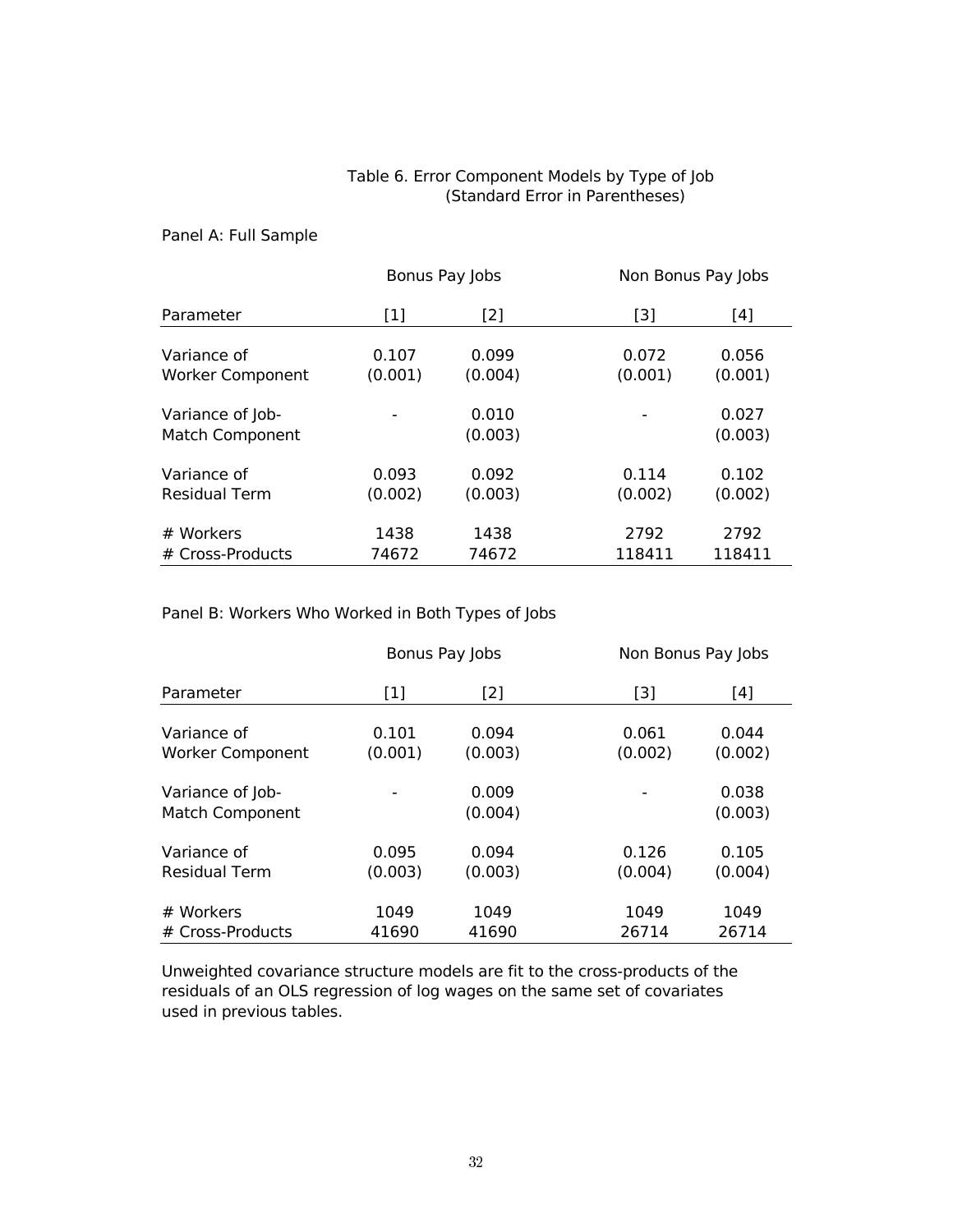|                             | 1986-88  |            | 1996-2000 |            |  |
|-----------------------------|----------|------------|-----------|------------|--|
| Variable                    | PP jobs  | Other jobs | PP jobs   | Other jobs |  |
| <b>Years of Education</b>   | 0.0700   | 0.0550     | 0.0960    | 0.0750     |  |
|                             | (0.0060) | (0.0030)   | (0.0080)  | (0.0040)   |  |
| <b>Potential Experience</b> | 0.0470   | 0.0440     | 0.0430    | 0.0280     |  |
|                             | (0.0050) | (0.0020)   | (0.0040)  | (0.0020)   |  |
| AFQT score (/10)            | 0.0420   | 0.0330     | 0.0530    | 0.0440     |  |
|                             | (0.0050) | (0.0030)   | (0.0070)  | (0.0030)   |  |
| Number of Observations      | 1553     | 4726       | 1053      | 2870       |  |

# Table 7: Skills Related Wage Differentials and Performance Pay Jobs<br>in the NLSY (Standard Errors in Parentheses)